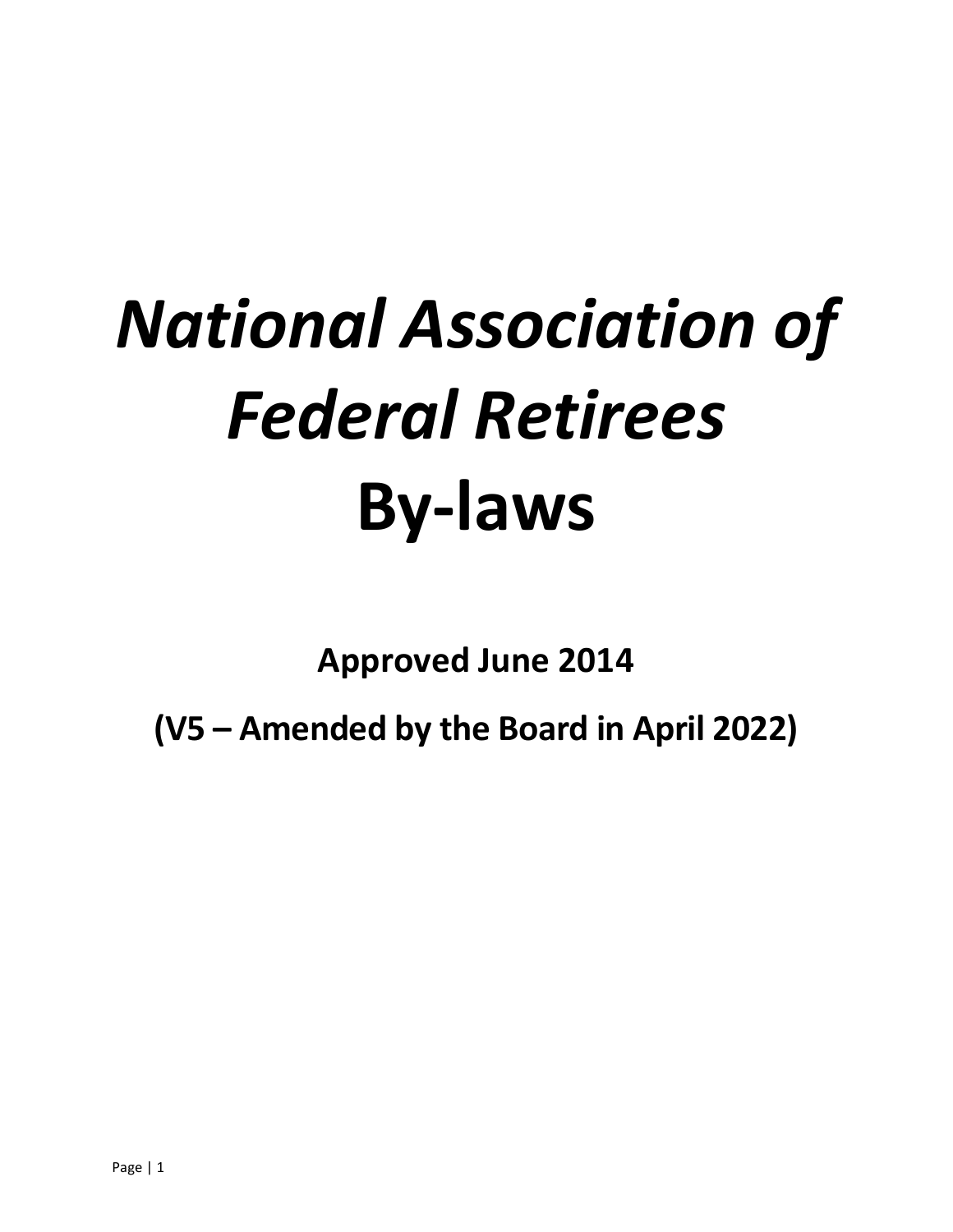## **Table of Contents**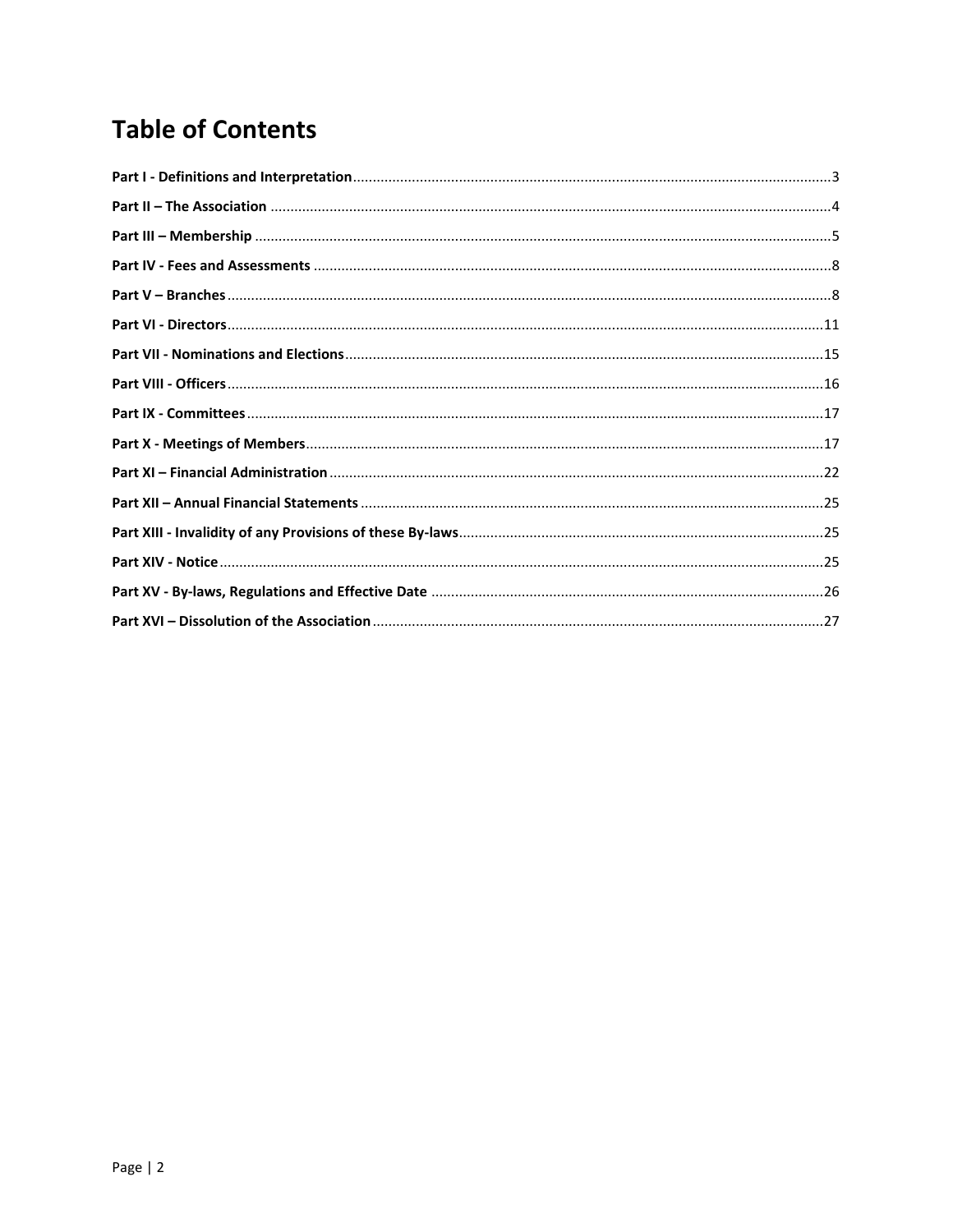## **PART I - DEFINITIONS AND INTERPRETATION**

#### *Section 1 – Definitions*

1.1 In these By-laws,

"Act" means the Canada Not-for-profit Corporations Act, including the regulations made pursuant to the Act and any amendments that may be made to either the Act or the regulations from time to time.

"Annual Meeting of Members" (AMM) means the annual meeting of the Members at which, in addition to any other business that may be transacted, the items listed in Section 10.1.2 shall be presented to the Electors.

"Annuitant" means a person in receipt of an annuity, pension or survivor's allowance or entitled to receive a deferred annuity under a federal superannuation plan.

"Articles" means the Association's Articles of Continuance filed with Corporations Canada pursuant to the Act, and as may be amended from time to time.

"Association" means the National Association of Federal Retirees.

"Board" means the board of Directors of the Association and, for further certainty, does not include the board of directors of a Branch.

"Branch" means a subset of the Association authorized by the Board to provide local services in a specific jurisdiction or area.

"Branch President" means a Member of the executive of a Branch or director on the board of a Branch who has been selected by that Branch to serve as President. Branch Presidents are the Class B members within the meaning of the Articles.

"By-laws" means these By-laws and any By-laws of the Association as amended and which are, from time to time, in force and effect.

"Directors" means the members of the Board of the Association and for further certainty, does not include members of the executive of a Branch or directors on the board of a Branch. Directors are the Class C members within the meaning of the Articles.

"Electors" means the Branch Presidents and the Directors.

"Federal superannuation plan" means a superannuation plan established under the *Public Service Superannuation Act*, the *Canadian Forces Superannuation Act*, the *Royal Canadian Mounted Police Superannuation Act* and the *Judges' Act*.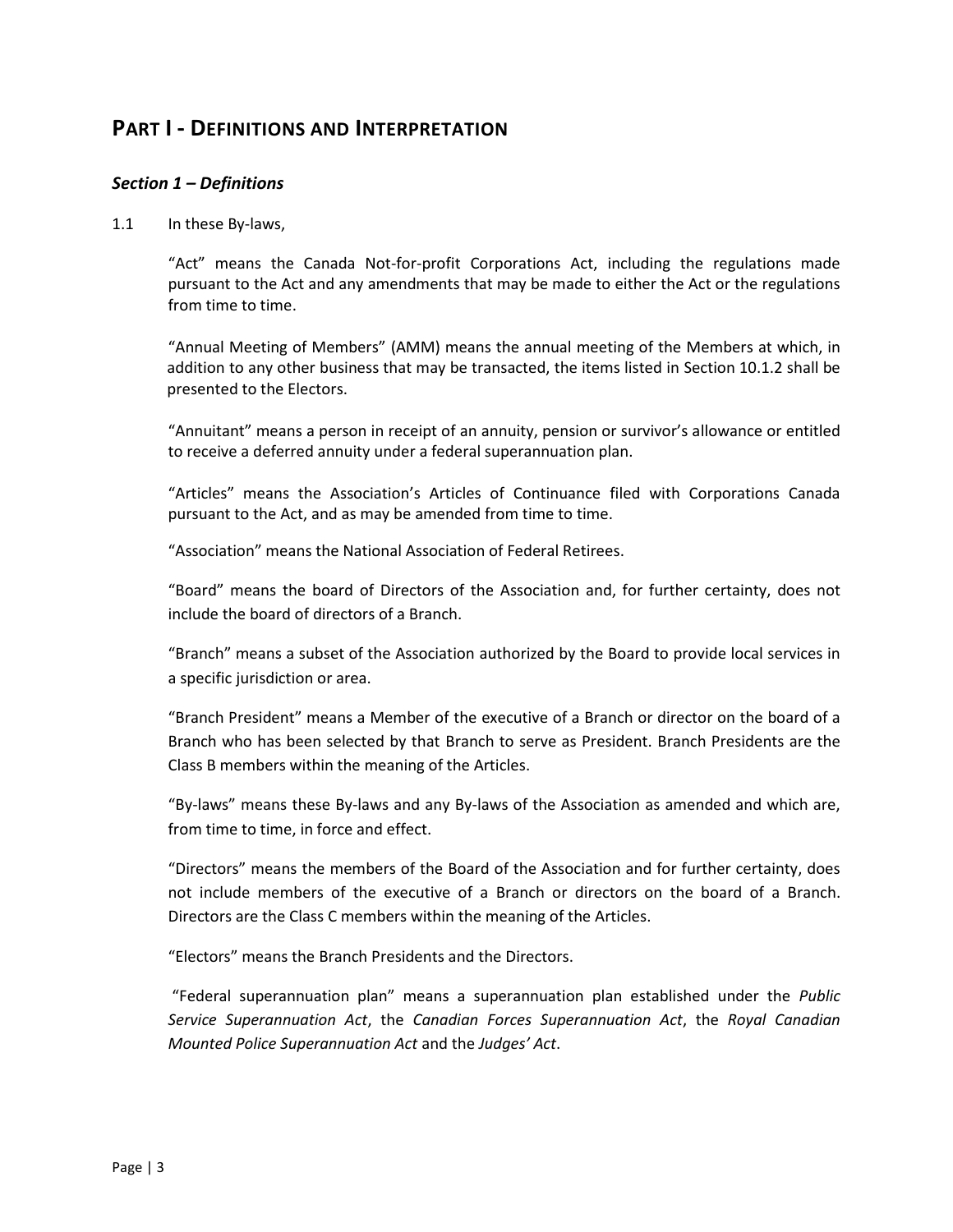"Individual Members" are the Class A members within the meaning of the Articles.

"Member" means a person who meets the requirements for membership set out in these Bylaws, has applied for and has been accepted into membership in the Association, and who pays, as required, the fees to the Association.

"Meeting of Members'" means an Annual Meeting of Members or Special Meeting of Members of the Association.

"Officer" means anyone who has been elected or appointed as Officer of the Association in accordance with these By-laws, including but not limited to the President, the Vice-President, Treasurer, the Chief Executive Officer and any other Officers appointed by the Directors.

"Proposal" means a motion submitted for vote at a Meeting of Members.

"Regulation" means an Association policy supplementary to these by-laws.

"Resolution" means a proposal that has been approved at a Meeting of Members. An "Ordinary Resolution" requires 50% +1 of votes cast, a "Special Resolution" requires 2/3 of votes cast.

"Veteran" means someone who has served in either the Canadian Armed Forces or the Royal Canadian Mounted Police and has been honorably discharged.

#### *Section 2 – Interpretation*

- 1.2.1 In these By-laws and in all other By-laws hereafter, unless the context otherwise requires, the singular shall include the plural and the plural the singular.
- 1.2.2 Interpretation of By-laws the President's interpretation of the By-laws shall prevail unless overruled by an ordinary vote of the Directors.

### **PART II – THE ASSOCIATION**

- 2.1 The Association is a corporation without share capital, established under the Canada Not-for-Profit Corporations Act, by Articles of Continuance dated October 2014.
- 2.2 The Association's operations are carried out without pecuniary gain to its Members and any profits or other accretions are to be used to promote the purposes of the Association.
- 2.3 The official languages of the Association are English and French.
- 2.4 The fiscal year of the Association is the calendar year or as otherwise determined by the Board.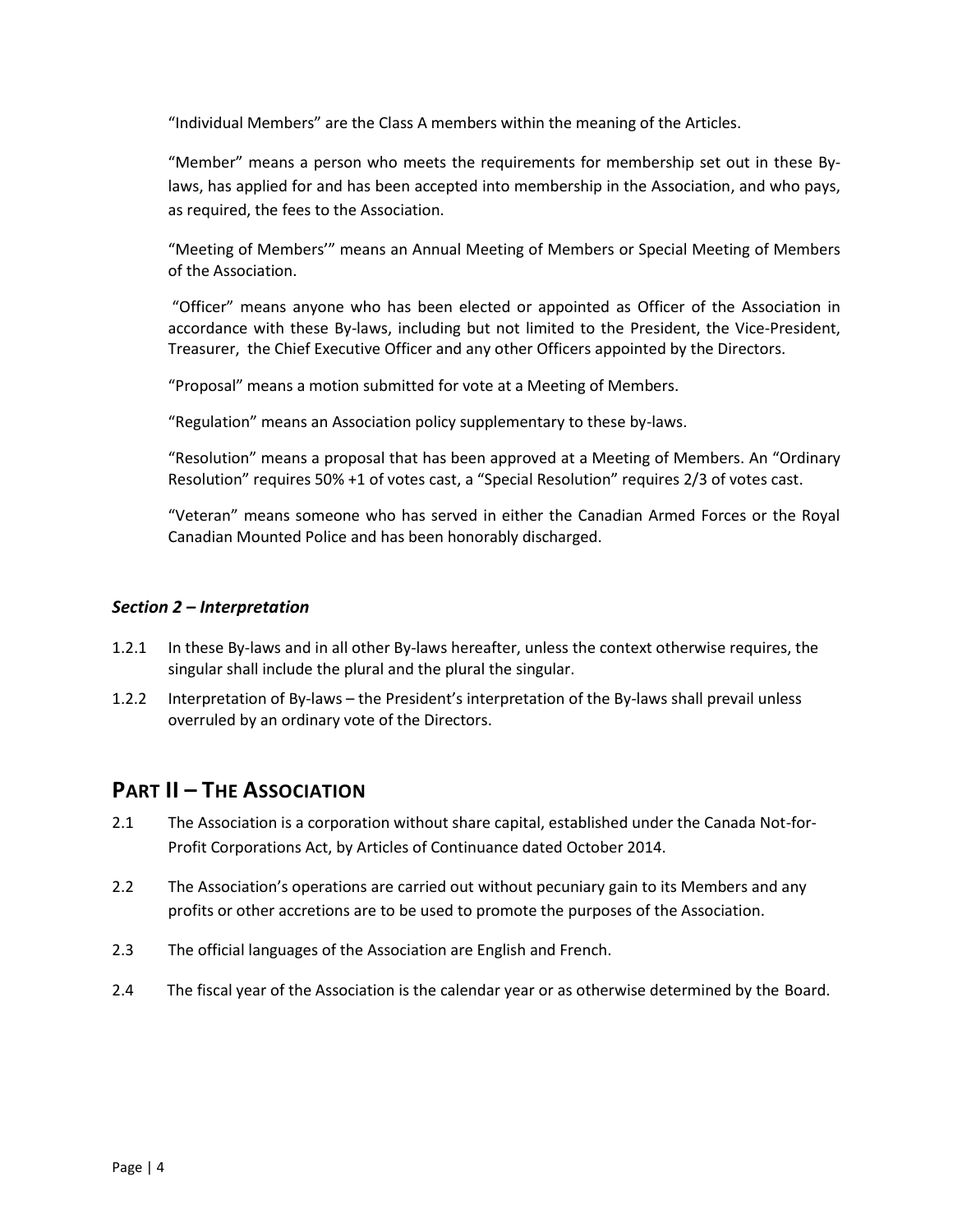## **PART III – MEMBERSHIP**

#### *Section 1 – Eligibility for Membership*

- 3.1 A person may be a Member of the Association if, for the purposes of a federal superannuation plan, the person is
	- (a) an annuitant or spouse of an annuitant; or
	- (b) a current contributor to a federal superannuation plan or spouse of a current contributor, or
	- (c) a surviving spouse of a deceased member.
- 3.1.1 A person may also be a Member of the Association if they are a Veteran, the spouse of a Veteran or spouse of a deceased Veteran.

#### *Section 2 – Application for Membership*

- 3.2 The Board may establish procedures for application for membership in the Association.
- 3.2.1 The Board may approve the admission of Members to the Association.
- 3.2.2 A membership cannot be transferred.

#### *Section 3 - Membership Classes*

3.3 The Association shall have three classes of Members:

(a) Each Individual Member, shall be entitled to vote on questions related to the business of their Branch, including the election of the Branch executive or its directors, but subject to any express exceptions provided in the Act, shall not be entitled to notice or to attend or vote at Annual or Special Meetings of Members of the Association.

(b) Each Branch President must be an Individual Member of the association for the duration of their term as Branch President or until the membership is otherwise terminated in accordance with these By-laws. In addition to the rights accorded to a Member to vote on questions related to the business of their Branch including elections, shall be entitled to notice and to attend and vote at Annual and Special Meetings of Members. Each Branch President shall carry the plural vote determined by the number of Members in the Branch, as of the record date for the AMM, less any Directors. The exception is for proposals that require a vote of each class of Members voting as a class, when the Branch President shall carry only one vote.

(c) Each Director must be an Individual Member of the association for the duration of their term as Director or until the membership is otherwise terminated in accordance with these By-laws. In addition to rights accorded to an Individual Member to vote on questions related to the business of their Branch including elections, shall be entitled to notice and to attend and vote at Annual and Special Meetings of Members. Each Director shall carry a single vote on all proposals. Directors are entitled to attend, with voice, any meeting of Members in the Association.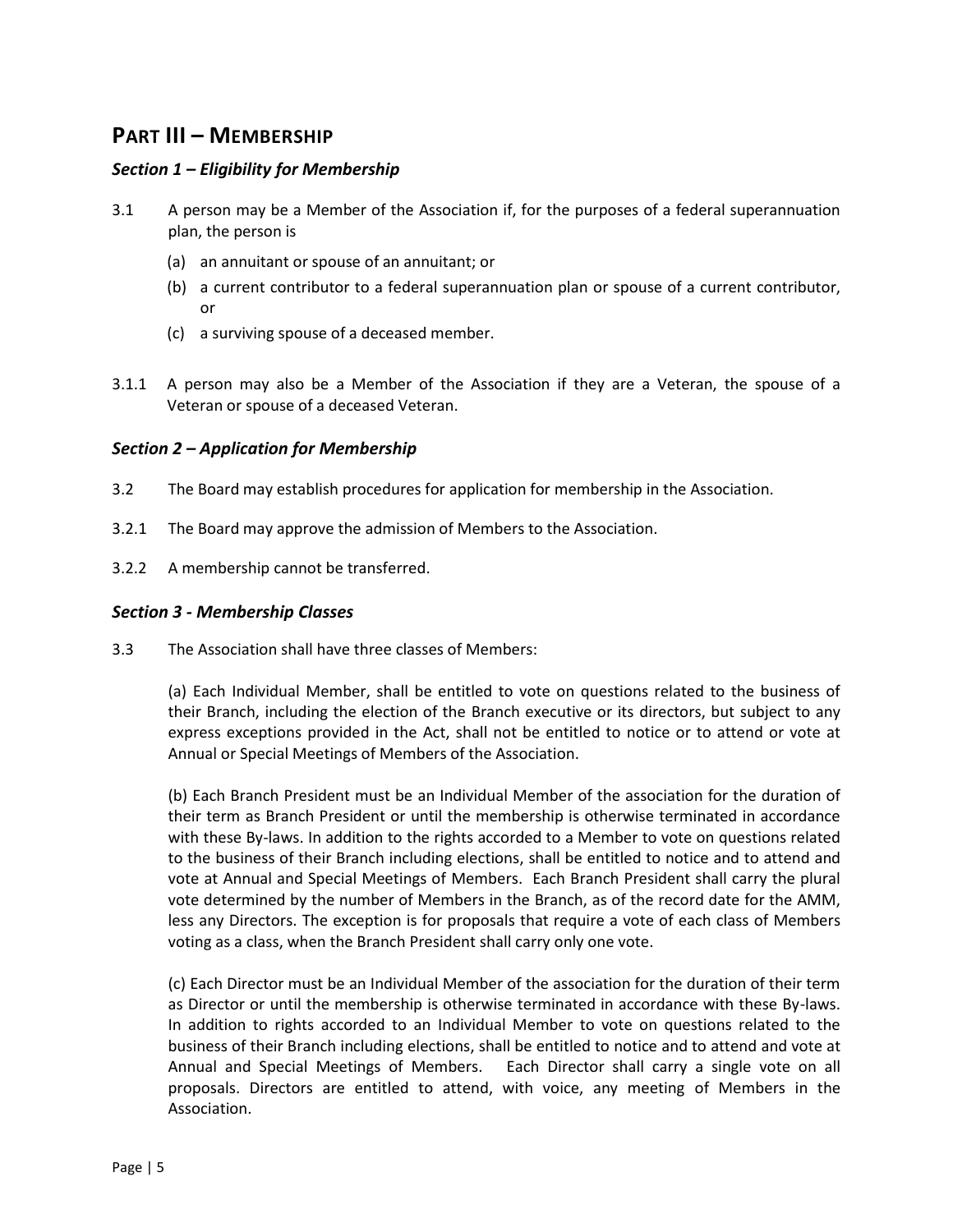#### *Section 4 – Choice of Branch*

3.4 A Member shall be allocated to the Branch that serves the area where the Member resides unless the Member requests assignment to another Branch.

#### *Territorial and International Members*

- 3.4.1 Unless the Member requests an alternative assignment,
	- (a) Members residing in the Yukon Territory shall be assigned to the Vancouver Branch;
	- (b) Members residing in the Northwest Territories shall be assigned to the Edmonton Branch;
	- (c) Members residing in Nunavut, and outside Canada shall be assigned to the Ottawa Branch.

#### *Section 5 –Members' Code of Conduct*

3.5 All Members of the Association shall comply with the Association's Code of Conduct that may be in force from time to time.

#### *Section 6 - Discipline of Members*

- 3.6 The Board shall have authority to suspend or terminate the membership of any Member for:
	- (a) violating any provision of the Act, Articles, By-laws, Regulations, or policy of the Association; or
	- (b) engaging in conduct detrimental to the interests and purposes of the Association, as determined by the Board; or
	- (c) for any other reason that the Board considers to be reasonable, having regard to the purpose of the Association.
- 3.6.1 Where the Board determines that there is reason to believe a Member is not in compliance the Board will officially notify the Member of the non-compliance stating the following:
	- (a) if immediate termination is required, notice of termination; or
	- (b) outlining the corrective action required within a specific time limit.
- 3.6.1.1 If the Member does not take corrective action, the Board may take action including, but not limited to:
	- (a) suspending the Member pending completion of the corrective action; or
	- (b) terminating that person's membership.

#### **Notice**

3.6.2 In the event that the Board determines that a Member should be suspended or terminated from the Association, the President, or other Director as designated by the Board, shall provide notice of the disciplinary action to the Member and shall provide reasons for the disciplinary action.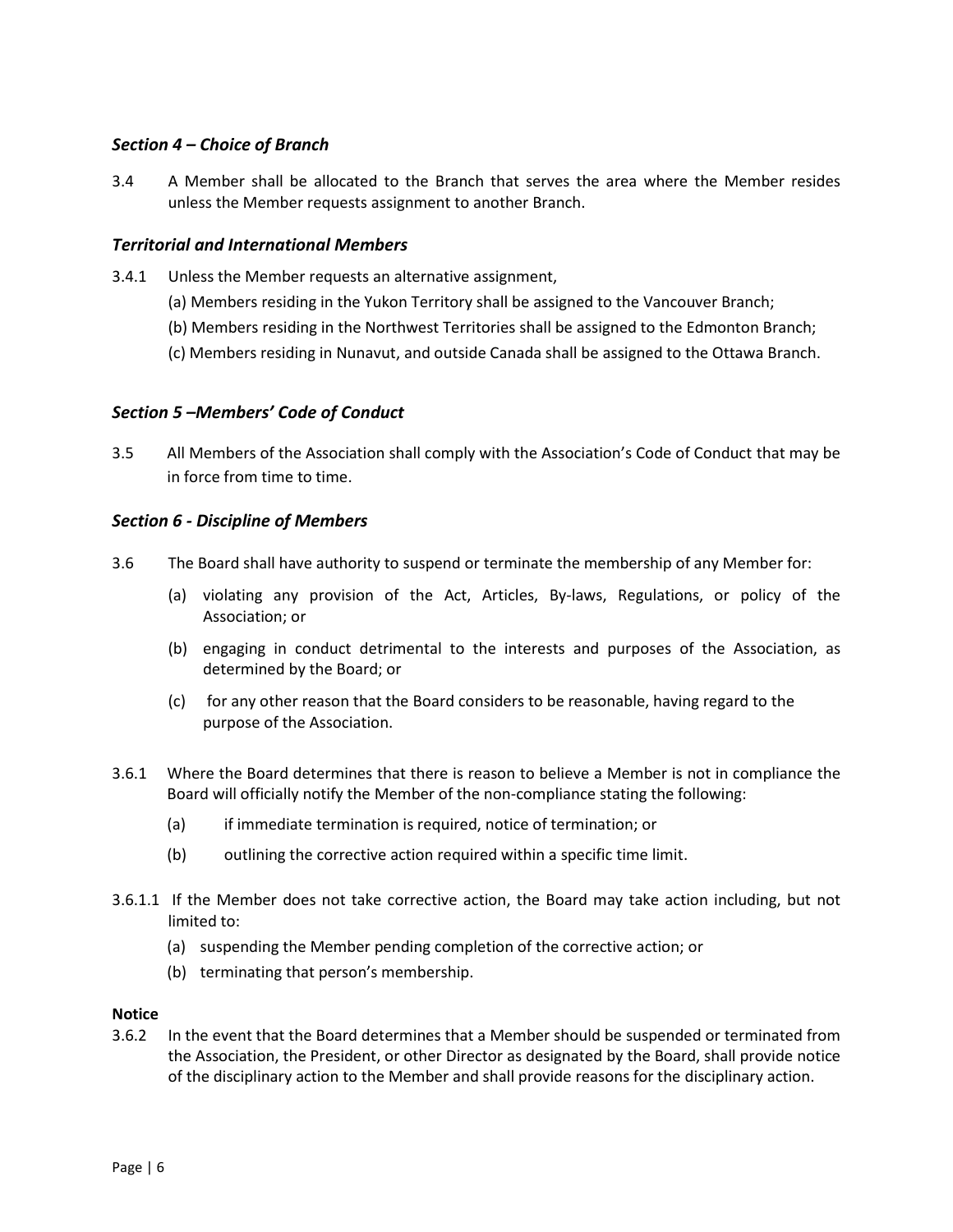#### **Effect of Suspension or Termination**

3.6.3 The suspension or termination shall have the effect of immediately relieving the Member of any authority to act or to represent himself or herself as acting on behalf of the Association.

#### **Right to respond**

3.6.4 The Member may make written submissions to the President or designate, in response to the notice received within thirty (30) days.

#### **Termination**

3.6.5 If, after 30 days, a Member under suspension has not responded to the notification, or the Board determines that the response does not provide grounds to reinstate the membership, the Board may terminate membership.

#### **Reinstatement**

3.6.6 The Board's decision shall be final and binding on the Member, without any further right of appeal. A person whose membership has been terminated and who seeks reinstatement must apply to the Board.

#### *Section 7 – Membership Termination*

- 3.7 Membership shall be terminated if the Member:
	- (a) dies;
	- (b) fails to pay the required fees within the timeline specified by the Board;
	- (c) fails to maintain any qualifications for membership described in the section on membership conditions of these By-laws;
	- (d) delivers a written resignation to the President of the Board, or his/her Branch, in which case such resignation shall be effective on the date specified in the resignation;
	- (e) is expelled in accordance with any discipline of Members section or is otherwise terminated in accordance with the Articles or By-laws; or
- 3.7.1 Membership is terminated if the Association is liquidated or dissolved under the Act.

#### **Effect of Termination of Membership**

3.7.2 Upon termination of membership, the rights of the Member including any rights in the property of the Corporation automatically cease to exist. Should the Member have any authority to act on behalf of the Association or a Branch, the suspension or termination of their membership shall have the effect of immediately relieving the Member of any authority to act or to represent himself or herself as acting on behalf of the Association or a Branch.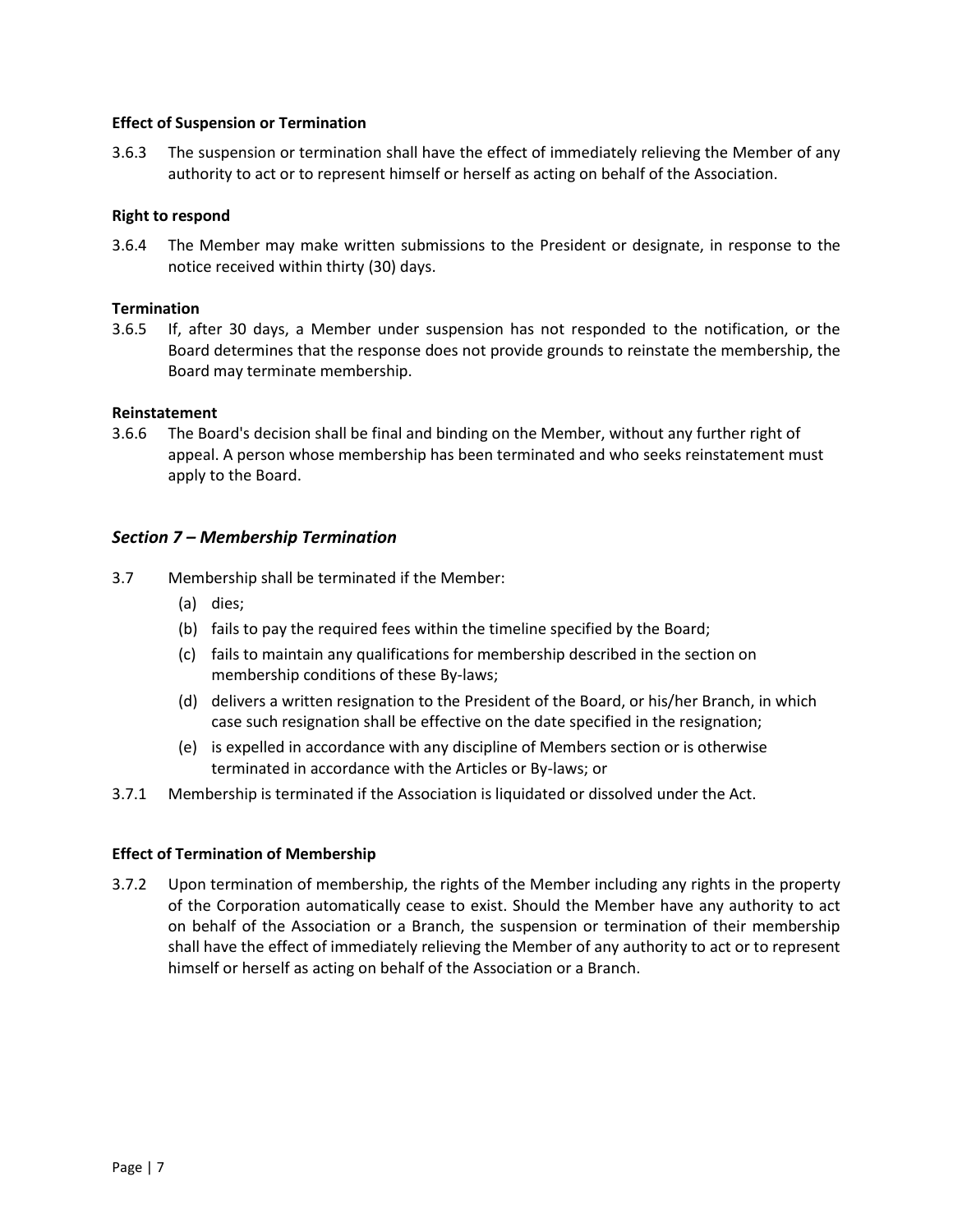## **PART IV - FEES AND ASSESSMENTS**

#### *Section 1 - Membership Fees*

4.1 The amount of annual fees to be paid by Members shall be fixed by Ordinary Resolution at an Annual Meeting of Members. The Board shall submit a proposal to the meeting containing its recommendation for the amount of fees and the apportionment between the national and the branch levels.

## **PART V – BRANCHES**

#### *Section 1 –Governance, Function, Formation, Dissolution, and Meetings*

#### **Governance**

- 5.1 All Branches are subject to these By-laws.
- 5.1.1 Branches shall have their own by-laws and are required to forward such by-laws and subsequent amendments to the Association national office for review and Board approval. In the event of a discrepancy or disagreement between Branch by-laws and these By-laws, the provisions of these By-laws shall govern.

#### **Function**

- 5.1.2 Branches, as agents of the Association, shall provide services to the Members and carry out local programs consistent with the purpose, strategic direction and policies of the Association. Core functions of the Branches are:
	- Advocacy
	- Information sharing
	- Membership recruitment and engagement
	- Member support
	- Volunteer support and development
	- Financial management
	- Governance

#### **Formation**

- 5.1.3 The Board may authorize formation of a new Branch upon receipt of an application, in writing, that includes a business plan that demonstrates the proposed Branch will be viable and able to serve its Members.
- 5.1.4 Following consultation with affected Branches, the Board may: combine, subdivide, or dissolve Branches. A Branch may request that it be dissolved.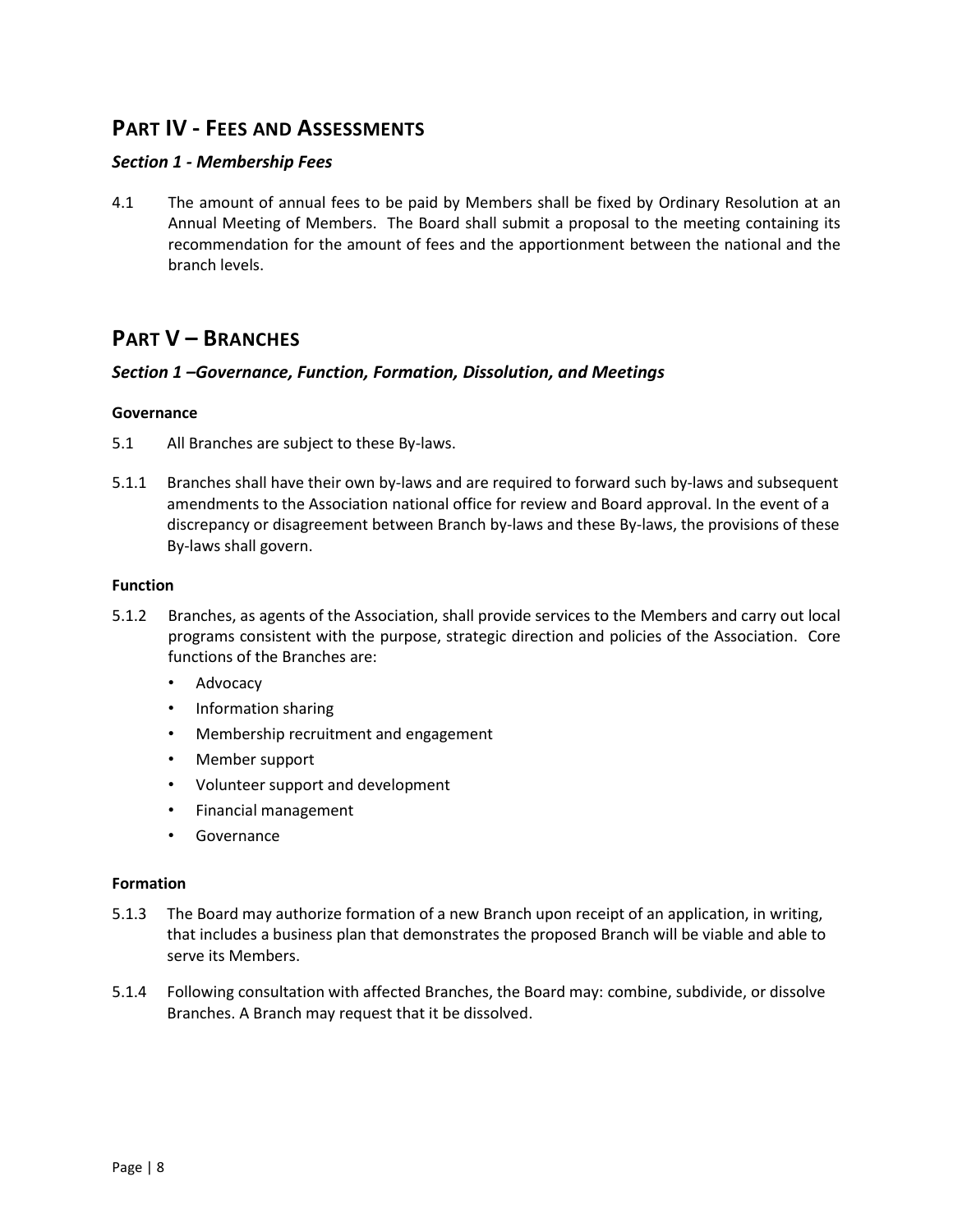#### **Incorporation**

5.1.5 A Branch may not incorporate. Each existing incorporated Branch at June 2014 shall, within three (3) calendar years of the date of the Annual Members Meeting at which these By-laws are approved, dissolve or terminate its corporate entity in accordance with its governing legislation. Any incorporated Branch that does not dissolve or terminate its corporate entity within this three (3) year period shall automatically cease to be a Branch of the Association on the first day immediately following the end of the three (3) year period.

#### **Dissolution of a Branch**

5.1.6 In the event that a Branch is dissolved, all rights, title, interest, property and assets belong to the Association.

#### **Participation by electronic means at Branch meetings**

- 5.1.7 A Branch board may determine that any of its meetings, in whole or in parts, (including meetings of members) may be assisted by electronic technologies provided that verbal communication and voting (if needed) can occur simultaneously. A person participating in a meeting by such means is considered to be present at the meeting and counted for the purposes of quorum.
- 5.1.8 If, in a meeting assisted by electronic means, the technology does not provide a method of voting that protects the identity of the voters, any requirement for a secret ballot in the Branch's bylaws is waived and a vote using the technology's voting system is considered to be sufficient for all purposes.

#### **Notice of Branch meetings of members**

5.1.9 Notice of any meeting of members of a Branch may be given electronically to all members of the Branch for whom the Association has an email address, and by posting notice of the meeting on the branch website—including the branch's section on the Association's main website—and such notice shall be deemed to be notice to all members of the Branch.

#### **Reduced quorum for Branch meetings of members in exceptional circumstances**

- 5.1.10 In exceptional circumstances, when meetings of Branches (in-person or assisted by electronic means) are restricted, either by the Association or due to federal, provincial or local directives (e.g. limited occupancy, travel restrictions, etc.), a Branch board may decide to reduce the quorum for a meeting of the branch members to a number no less than the greater of the following:
	- (i) 50% plus one of the number of members required by the Branch's bylaws; or

(ii) two times the number of directors currently in office on the Branch's board of directors plus one.

Where a Branch board decides to use a reduced quorum, the notice of the meeting must include a statement that the reduced quorum will be in effect.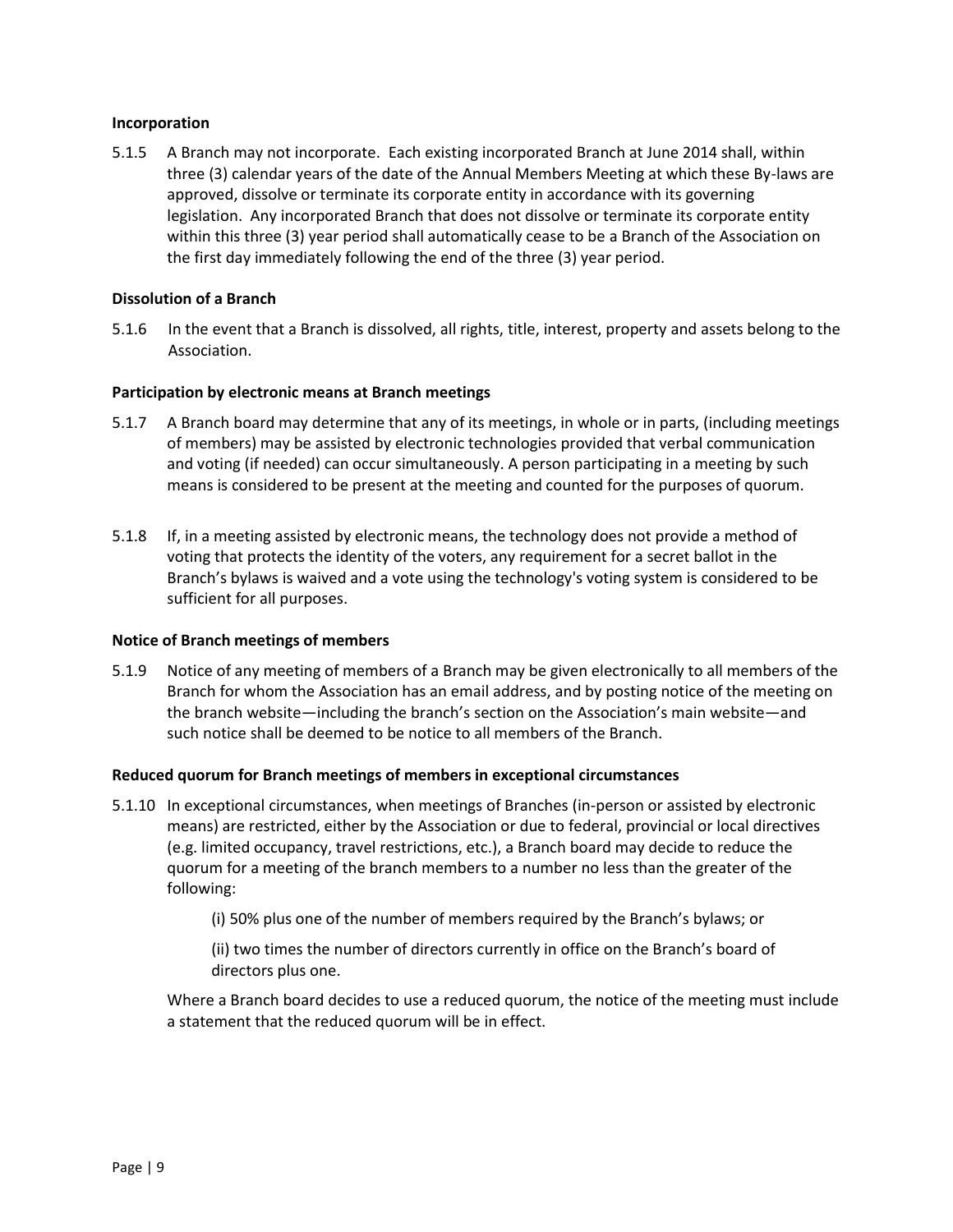#### *Section 2 – Branch Executive*

- 5.2 Every Branch shall elect Branch directors at a general meeting of the Branch's Members.
- 5.2.1 Every Branch shall have a Branch board or executive comprised at a minimum of three individuals, one of whom shall be President of the Branch.
- 5.2.2 Each Branch board or executive shall manage and supervise the affairs of the Branch subject to the Act, these By-laws, and national policies of the Association. Each Branch board or executive is, at all times, accountable to the Board of the Association.
- 5.2.3 The Branch board or executive is responsible for maintaining Branch records including Branch financial and administrative reports and for submitting reports, as required, to the national office of the Association.

#### **Branch President**

5.2.4 The president of each Branch or designate shall chair Branch meetings, and provide leadership to the Branch.

#### *Section 3 - Administrative Suspension*

- 5.3 Where the Board determines that there is reason to believe a Branch is not in compliance with provisions of the Act, these By-laws, Regulations, or a standing resolution of the Association, the Board will officially notify the Branch of the non-compliance stating the nature of the noncompliance and outlining the corrective action required within a specific time limit.
- 5.3.1 If the Branch does not take corrective action, the Board may take measures including, but not limited to:
	- (a) withholding fee transfers; and/or
	- (b) suspending the Branch board or executive and other Branch directors and appointing a trustee to administer the affairs of the Branch until the Board determines that appropriate measures have been taken to restore the Branch to compliance.

#### **Notice**

5.3.2 In the event that the Board determines that Branch fees should be withheld or the Branch board or executive should be suspended, the President, or such other Director as designated by the Board, shall provide notice of the disciplinary action and shall provide reasons for the disciplinary action.

#### **Effect**

5.3.3 The withholding of fees or suspension of a Branch Executive and other Branch directors shall take effect immediately upon service of written notification to the Branch President. In the event the Branch President cannot be served, notification may be served to any Member of the Branch board/executive. The suspension shall have the effect of relieving the members of the Branch board/executive and Branch directors of any authority to act on behalf of the Association.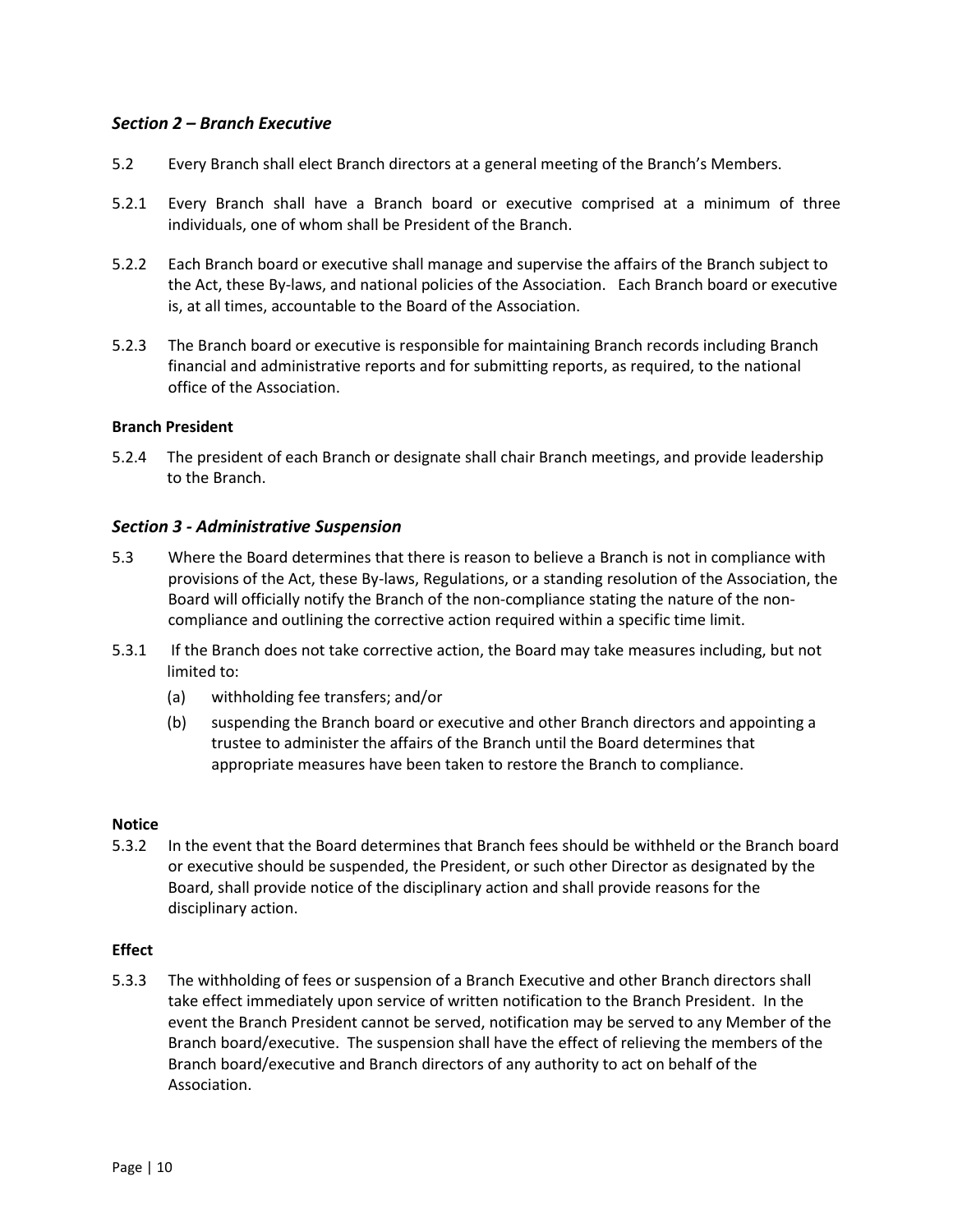#### **Appeal**

- 5.3.4 The former Branch board/executive may, within 60 days of receipt of a notice of disciplinary action, provide the Board with evidence refuting the alleged non-compliance and request that the order be rescinded. Following review of the Branch evidence, the Board shall make a decision, which shall be final.
- 5.3.5 Individual directors of a suspended Branch board or executive may subsequently stand for elected office if they appeal for revocation of their suspension and it is granted by the Board.

## **PART VI - DIRECTORS**

#### *Section 1 - Duties and Responsibilities*

- 6.1 Subject to the Act and these By-laws, the Directors shall manage or supervise the management of the activities and affairs of the corporation.
- 6.1.2 The Board may delegate any or all powers, duties and authority of the Board, which may lawfully be delegated; however, the Board remains responsible
- 6.1.3 Directors may appoint volunteers to assist with advocacy and Branch support functions or any other functions as required.
- 6.1.4 The Board may set policies and procedures subject to these By-laws.

#### *Section 2 – Composition of the Board of Directors*

- 6.2 A Director must be a Member of the Association.
- 6.2.1 There shall be fourteen Directors: two elected from each of six districts, a President and a Vice-President.
- 6.2.2 The Districts of the Association (the "**Districts**") are:
	- (a) BC/Yukon defined to be the province of British Columbia and the Yukon Territory;
	- (b) Prairies/NWT, defined to be Alberta, Saskatchewan, Manitoba, and the Northwest Territories;
	- (c) Ontario (exclusive of Ottawa);
	- (d) Ottawa/Nunavut, defined as being the Ottawa Branch and Nunavut;
	- (e) Quebec;
	- (f) Atlantic, defined as being Prince Edward Island, New Brunswick, Nova Scotia, and Newfoundland and Labrador.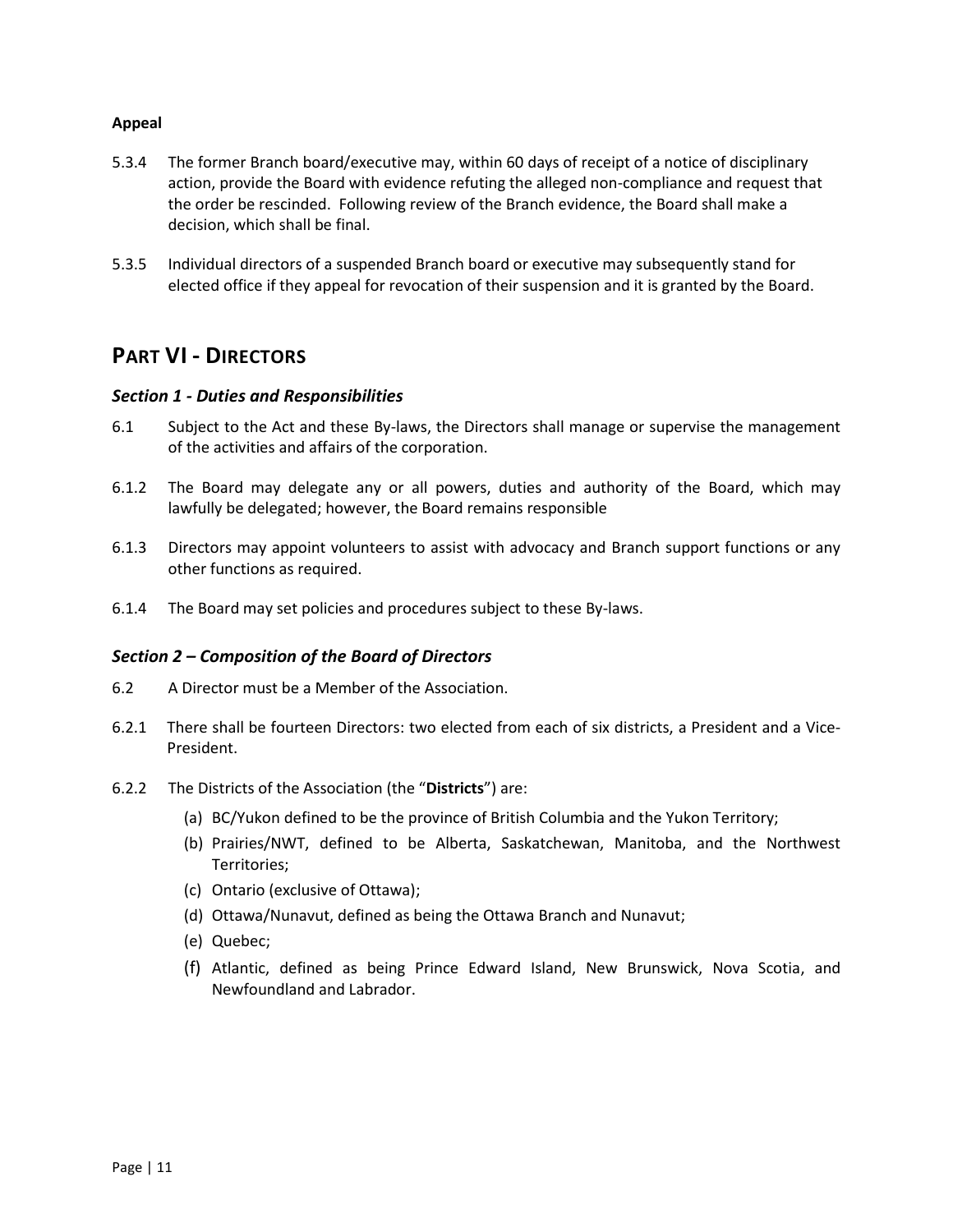#### *Section 3 - Term of Office*

- 6.3 The Directors shall be elected by the Members at the Annual Meeting of Members. The Directors shall be elected for a term of three (3) years and shall take office at the close of the Annual Meeting of Members at which they are elected.
- 6.3.1 A Director may serve any number of terms but not more than two full terms consecutively in a given elected position.
- 6.3.2 A Director who has completed two consecutive terms in the same position may stand for reelection after a one year absence.
- 6.3.3 Where a Director is appointed to fill the remainder of the term of a position that has become vacant, the partial term shall not be counted in the calculation of consecutive terms.

#### *Section 4 – Vacancy, Director*

- 6.4 The position of Director shall be automatically vacated:
	- (a) if the Director resigns by delivering a written resignation to the President, Vice-President, or Chief Executive Officer of the Association; or
	- (b) if the Director becomes ineligible to hold office in accordance with the Act or these Bylaws; or
	- (c) if the Director is removed by Ordinary Resolution of the Members in accordance with the Act; or
	- (d) The Director has missed three consecutive regularly scheduled meetings.
- 6.4.1 In the event the position of Director, other than the President or Vice-President, becomes vacant with more than six (6) months remaining in the term:
	- (a) the Nominations Committee shall seek eligible nominees, and submit a list of nominees to the Board within 60 days of the position becoming vacant;
	- (b)the Board may, within 90 days following the position becoming vacant, fill the vacancy by appointment from the list of nominees provided or by appointing a nominee of their choosing;
	- (c) the appointee shall serve the remainder of the term per the Act.
- 6.4.2 If the position of President or Vice-President becomes vacant with less than six (6) months remaining in the term, the position shall remain vacant until the next annual meeting of Members. If more than six (6) months remains in the term, the Board may call a special meeting of Members to elect a person to fill the position for the remainder of the term.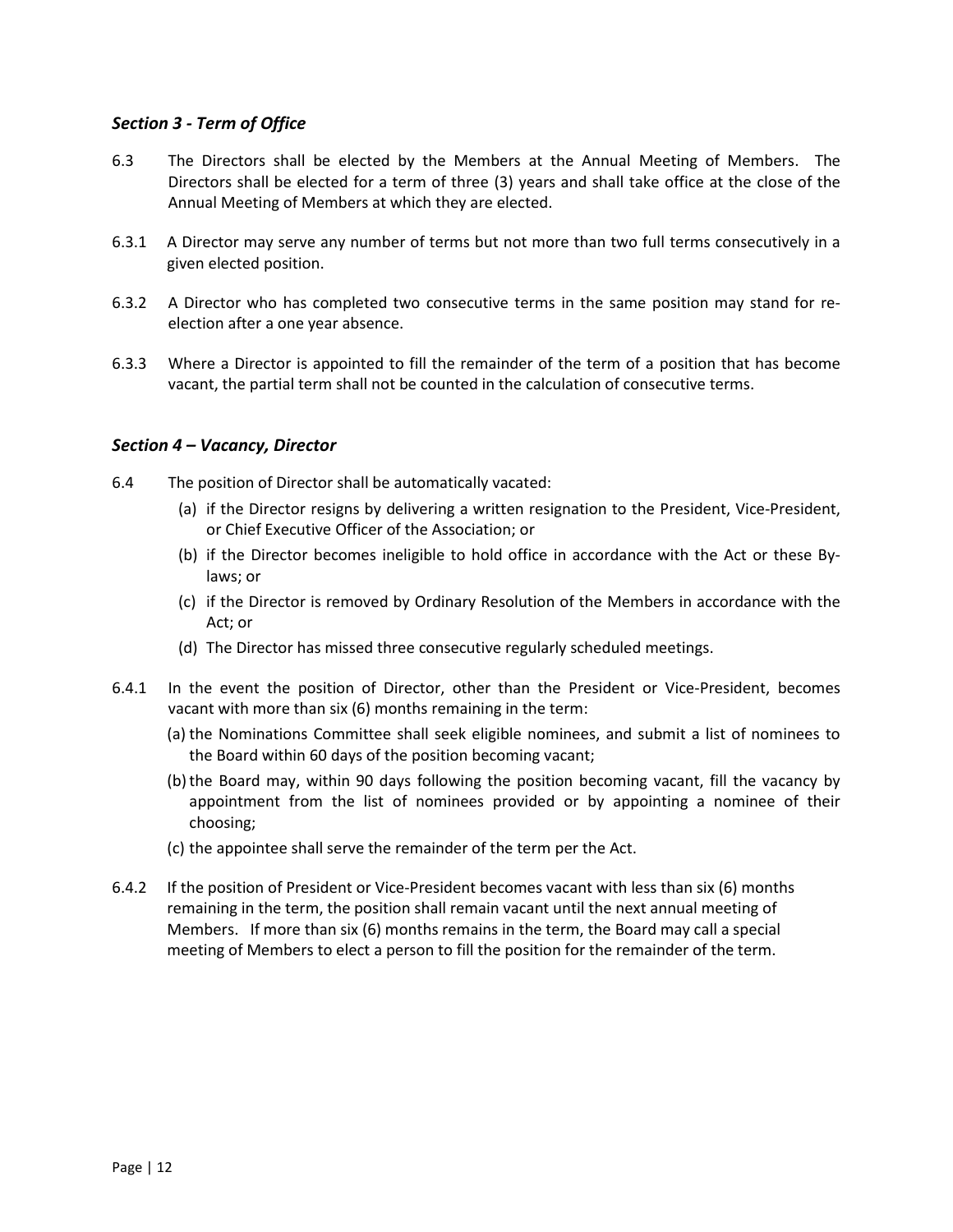#### *Section 5 – Meetings and Notice*

#### **Directors' Meetings**

6.5 The Board shall meet regularly during the year at the call of the President. The Board may designate a day or days in any month or months for regular meetings of the Board at a place and hour to be named.

#### **Notice**

6.5.1 The President shall cause the Board to be given sufficient notice of a meeting, its agenda, and supporting materials to allow them to adequately prepare for the meeting.

#### **Minimum Notice**

- 6.5.2 The minimum notice to be given to Directors is seventy-two hours if the notice is given by electronic means and fourteen days if the notice is given by mail.
- 6.5.2.1 Notice of a meeting shall not be necessary if all of the Directors are present, and no Director objects to the holding of the meeting, or if those absent have waived notice of or have otherwise signified their consent to the holding of the meeting. Notice of an adjourned meeting is not required if the time and place for the resumption of the meeting is announced at the original meeting.
- 6.5.2.2 A notice of meeting of Directors need not specify the purpose of or the business to be transacted at the meeting except where the Act requires such purpose or business to be specified to:
	- (a) submit to the Members any question or matter requiring the approval of Members;
	- (b) fill a vacancy among the Directors or in the office of public accountant;
	- (c) issue debt obligations except as authorized by the Directors;
	- (d) approve any annual financial statements;
	- (e) adopt, amend or repeal By-laws; or
	- (f) establish contributions to be made, or fees to be paid by Members.
- 6.5.2.3 Notwithstanding the foregoing, provided a quorum of Directors is present, each newly elected Board may, without notice, hold its first meeting immediately following the Meeting of Members at which the Board is elected.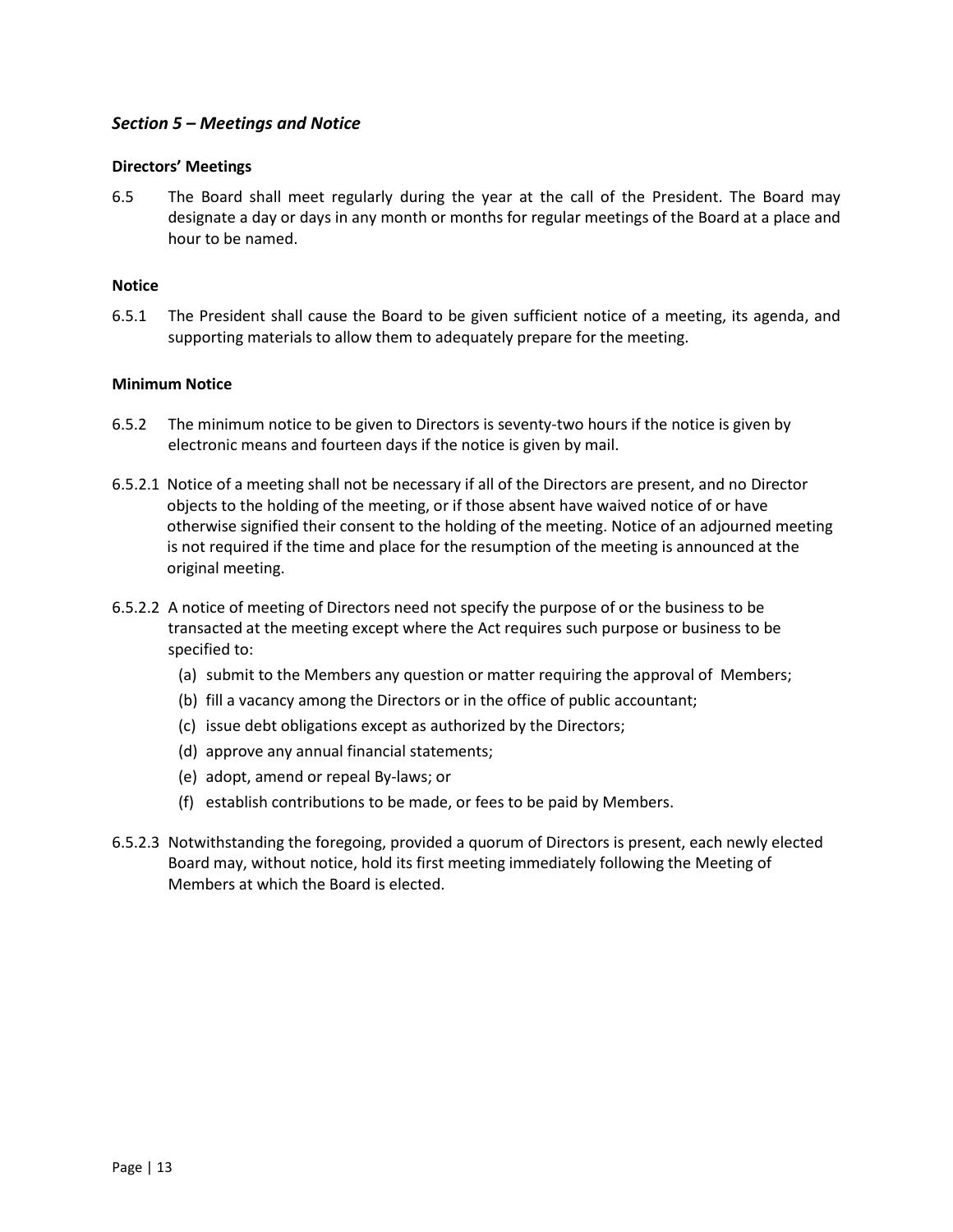#### **Means of Communication**

6.5.3 A meeting of the Board may be conducted by any telephonic, electronic, or other means of communication that permits all Directors to communicate adequately with each other. A Director participating by such means shall be deemed participating in the meeting.

#### **Minutes**

6.5.4 Minutes of meetings of the Board shall be available in both French and English and shall be provided to Branches as soon as practicable.

#### *Section 6 - Meetings Called by Directors*

- 6.6 The President shall call a meeting of the Board at any time and place specified in a written demand by one-third of the Directors currently in office.
- 6.6.1 The business to be transacted at such a meeting shall be stated in the notice thereof, and no other business may be considered at that meeting.

#### *Section 7 - Quorum*

- 6.7 At any meeting of the Board, the quorum required to transact business shall be a simple majority (50% plus one Director) of those entitled to be present and vote.
- 6.7.1 Directors who declare a conflict of interest shall nonetheless be counted in determining a quorum but cannot vote on the issue related to the conflict.
- 6.7.2 No person shall act for an absent Director at a meeting of the Board.

#### *Section 8 - Voting Rights and Procedures*

- 6.8 Only Directors in attendance in person or by electronic means at any meeting of the Board may vote.
- 6.8.1 All Directors including the President or chair have the same voting rights, and in the event a vote on a proposal under consideration by the Board results in a tie, the motion shall be considered defeated.
- 6.8.2 For proposed By-law changes, undertaking disciplinary measures, or removal of Officers as allowed by the By-laws, a majority of two thirds is required for approval. For all other proposals a simple majority is required for approval.

#### *Section 9 – Decision-making by consensus*

- 6.9 "Consensus" means that the motion has the general support of the Directors.
- 6.9.1 On any motion before the Board, the chair may ask if there is Consensus among the Directors; if there is Consensus, the record shall show that the decision was made by Consensus. For further certainty, nothing in these By-laws provides that any decision is required to be made by Consensus.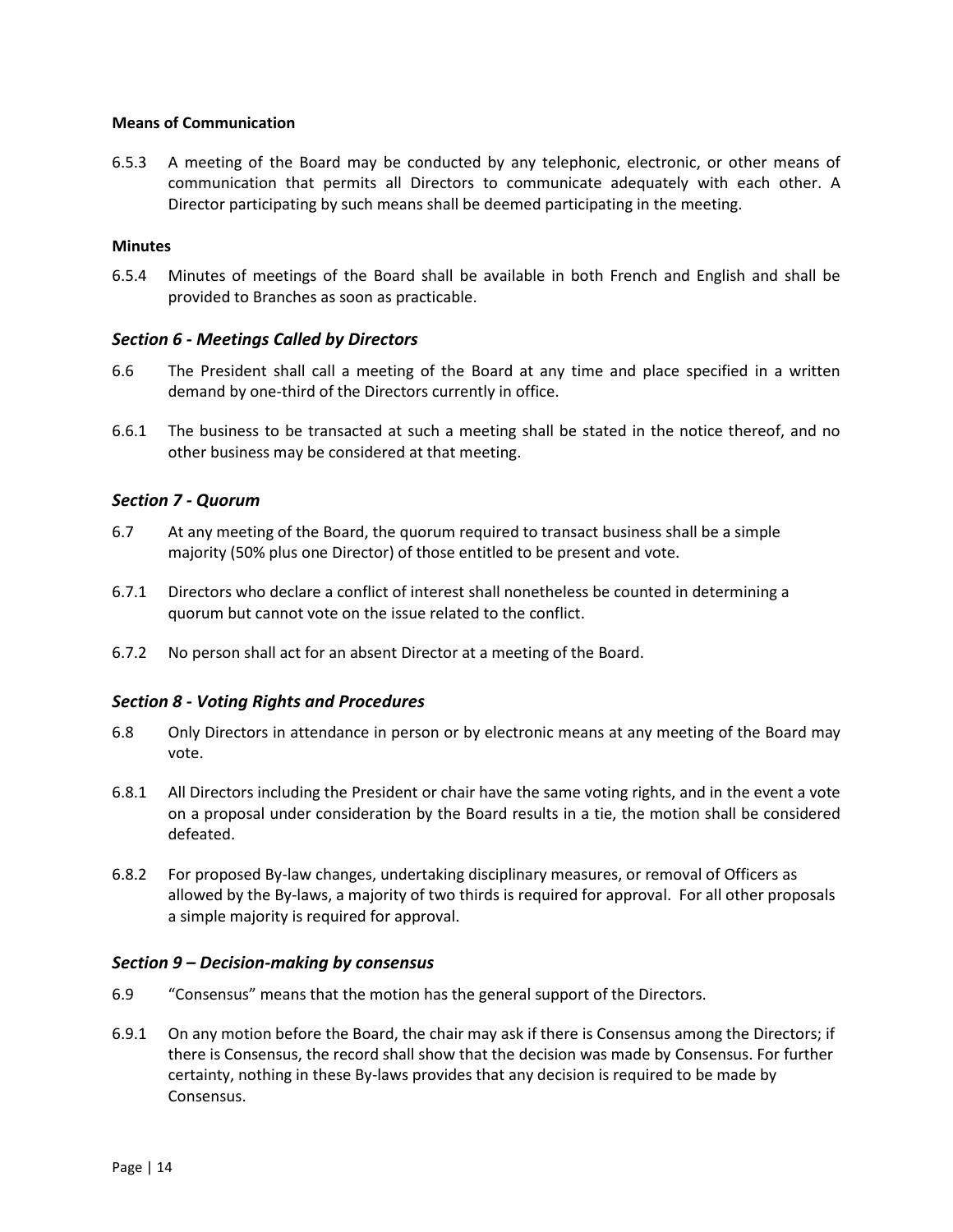- 6.9.2 If any Director asks that the matter be put to a vote, the record shall show that the decision was made by vote.
- 6.9.3 A Director who wishes to have his or her dissent recorded must do so in accordance with the Act.

## **PART VII - NOMINATIONS AND ELECTIONS**

#### *Section 1 – Eligibility for election*

- 7.1 Any Member is eligible to be elected as a Director provided:
	- (a) the Member is not disqualified by any provision of the Act or these By-laws from holding the position; and
	- (b) the Member resides in the district to which the available position pertains, or the Member is seeking election as President or Vice-President.

7.1.2 No Director shall hold two elected positions.

#### *Section 2 -* **Nominations Deadline**

7.2 Nominations from the floor shall not be allowed. All nominations must be received within the nominations period prior to the Meeting of Members.

#### *Section 3 - Election of Directors*

#### **Secret ballot**

7.3 The election of Directors shall be conducted by secret ballot at the Annual Meeting of Members.

#### **Election by Elimination**

7.3.1 All Electors in attendance may vote in the election for each available position. The election shall be by means of a process of elimination until one candidate has 50% +1 of the votes cast.

#### **Precedence of Elections**

- 7.3.2 Elections shall be conducted, as required, in the following order: President, Vice-President, and then district Director by longest term first.
- 7.3.3 Nominees may run for multiple positions but are eliminated from subsequent ballots once elected.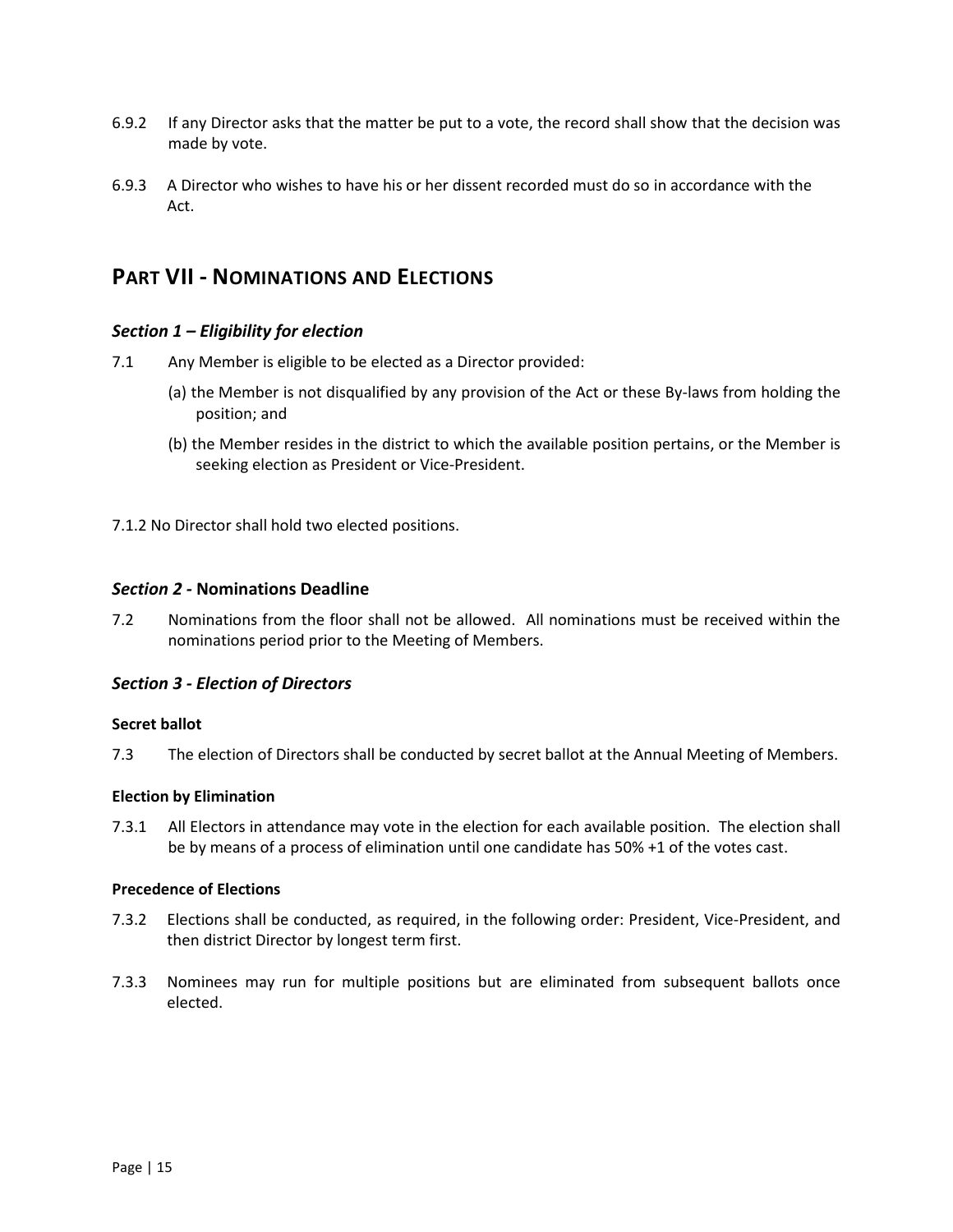## **PART VIII - OFFICERS**

#### *Section 1 - Officers*

- 8.1 The Officers of the Association shall be: the President (who serves as chair), the Vice-President, the Treasurer, Chief Executive Officer, and other Officers as required by the Board or these Bylaws.
- 8.1.1 The Board may delegate any or all powers, duties and authority of the Board, which may lawfully be delegated to these Officers; however, the Board remains responsible

#### **President and Vice-President**

8.1.2 The President and Vice-President shall be elected at a Meeting of Members.

#### **Past President**

8.1.3 The Board may appoint the Past-President to serve as a non-voting advisor for no more than one year at a time as required. The Past-President shall have duties as the Board may specify.

#### **Chief Executive Officer**

8.1.4 The Chief Executive Officer is an employee of the Association and reports to the Board.

#### **Reporting**

8.1.4.1 The Chief Executive Officer reports to the Board through the President.

#### *Section 2 - Duties of Officers*

#### **President**

8.2.1The President, as chair, will call and chair the meetings of the Board and shall serve as the chief spokesperson of the Association. The President shall have such other duties and powers as the Board may specify.

#### **Vice President**

8.2.2 The Vice-President shall assume the duties of President in the event of the President's absence, disability, or refusal to act. The Vice-President shall have such other duties and powers as the Board may specify.

#### **Treasurer**

8.2.3 The Treasurer shall oversee the preparation of national budgets and financial forecasts, develop financial policies and indicators, and report the financial health of the Association.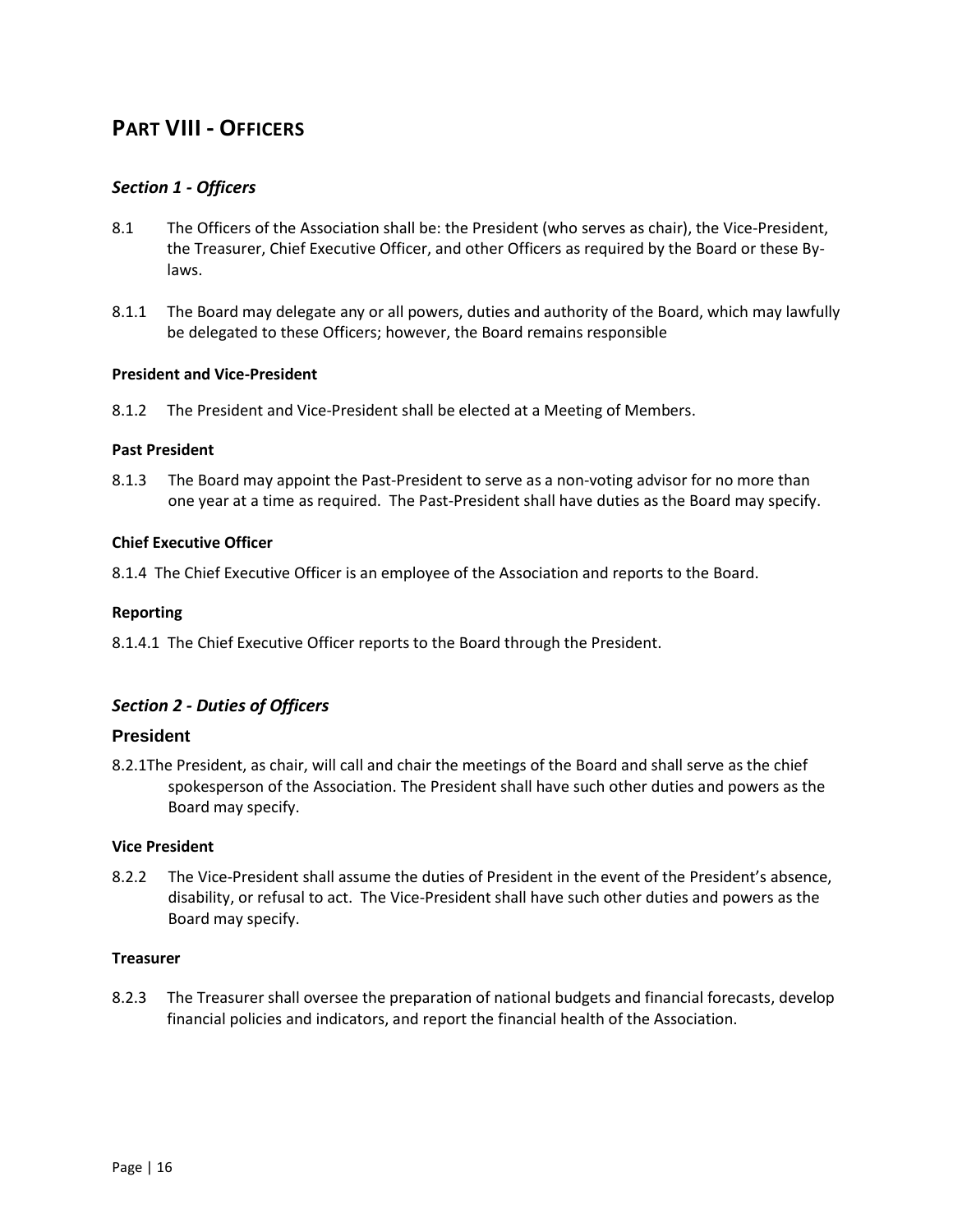#### **Chief Executive Officer**

8.2.4 The Chief Executive Officer, in accordance with policies and terms established by the Board, manages the national operations of the Association and provides support to the Board of the Association.

## **PART IX - COMMITTEES**

- 9.1 The Board shall establish committees as required with such powers as the Board shall see fit. Committees shall include at least one Director but other Members or advisors may be appointed or removed as the Board deems appropriate.
- 9.1.1 The Board shall annually appoint a Nominations Committee to assist with the nomination and election of Directors.

## **PART X - MEETINGS OF MEMBERS**

#### **Section 1 - Annual Meeting**

- 10.1 The Association shall hold an Annual Meeting of Members not later than six months after the end of the Association's preceding financial year, however in respect of any financial year for which a person appointed under section 281 of the *Canada Not-for-profit Corporations Act* (RSC c. 7.75) authorizes the Association to delay calling an annual general meeting, the Association shall hold an Annual Meeting of Members within such time period as authorized by that person.
- 10.1.1 The Board shall determine the date, location, and agenda of the meeting.

#### **Agenda, Mandatory Business**

- 10.1.2 At every Annual Meeting of Members the Electors shall:
	- (a) receive a report from the President concerning the activities of the Board since the previous meeting including:
		- (i) progress on the strategic plan and activity on any standing resolutions; and
		- (ii) any significant action taken on other matters; and,
		- (iii) the plans and priorities established for the current and following year.
	- (b) receive the budget of the Association for the current year and a forecast for the next fiscal year; and
	- (c) Receive an analysis of the previous, current, and next year's financial plan and the links to strategic outcomes; and
	- (d) approve the record of proceedings of the previous Annual Meeting of Members and of any intervening Special Meeting of Members; and
	- (e) receive the auditor's report on the financial statements of the Association for the previous fiscal year; and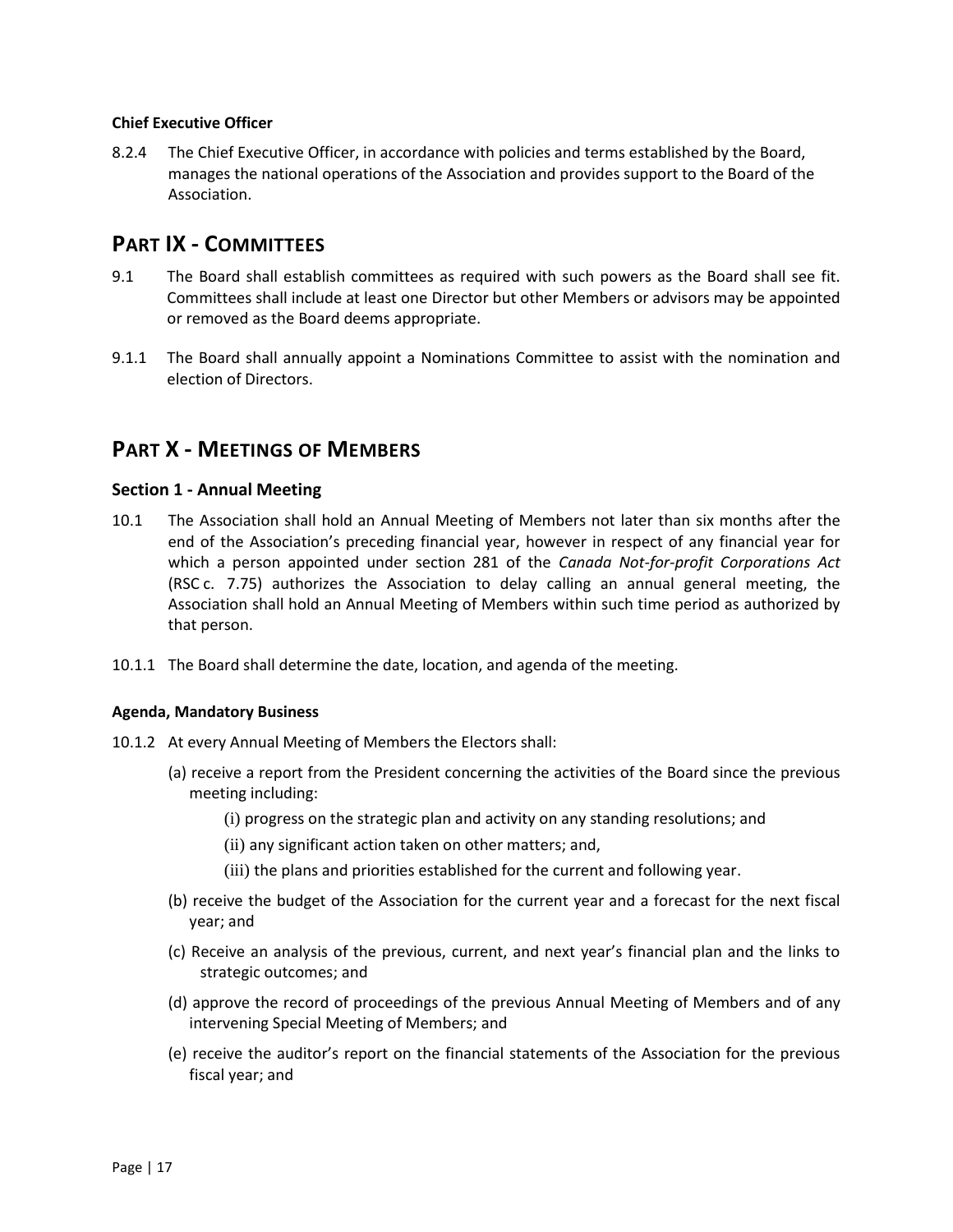- (f) appoint a qualified auditor to audit the accounts and annual financial statements of the Association for the current fiscal year, and
- (g) elect Directors as required; and
- (h) vote on proposals received in accordance with these By-laws and the Act.

#### **Section 2- Special Meetings of Members**

10.2 A Special Meeting of Members may be held at the call of the Board at such time and place as the Board may designate.

#### **Requisition**

10.2.1 The Board shall call a Special Meeting of Members upon receipt of a requisition for a meeting supported by Electors holding 5% of the votes that may be cast at a Meeting of Members, unless the Board has already called and given notice of a Meeting of the Members. The requisition will state the business to be transacted at the meeting.

#### **Agenda**

- 10.2.3 The business to be transacted at a Special Meeting of Members shall be stated in the notice thereof, and no other business may be considered at the meeting.
- 10.2.3.1 The Board determines the agenda for a meeting called at the initiative of the Board.

#### **Record of Proceedings**

10.2.4 The record of proceedings of a Special Meeting of Members shall be tabled at the next Annual Meeting of Members.

#### **Section 3 Notice of Meetings of Members**

10.3 Notice of the time and place of a Meeting of Members shall be given to each Elector by publication, mail, courier, personal delivery, telephonic or electronic means at least 21 days and no more than 60 days before the day on which the meeting is to be held.

#### **Section 4 - Members' Meetings**

10.4 The Board shall set a record date to determine who is entitled to receive notice and/or vote at a Meeting of the Members. The record date shall be within 21 and 60 days before the meeting per the Act.

#### **Persons Entitled to be Present at Members' Meetings**

- 10.4.1 The persons entitled to be present at a Meeting of Members shall be:
	- (a) the Electors; and,
	- (b) persons who are entitled or required under any provision of the Act; and,
	- (c) the Public Accountant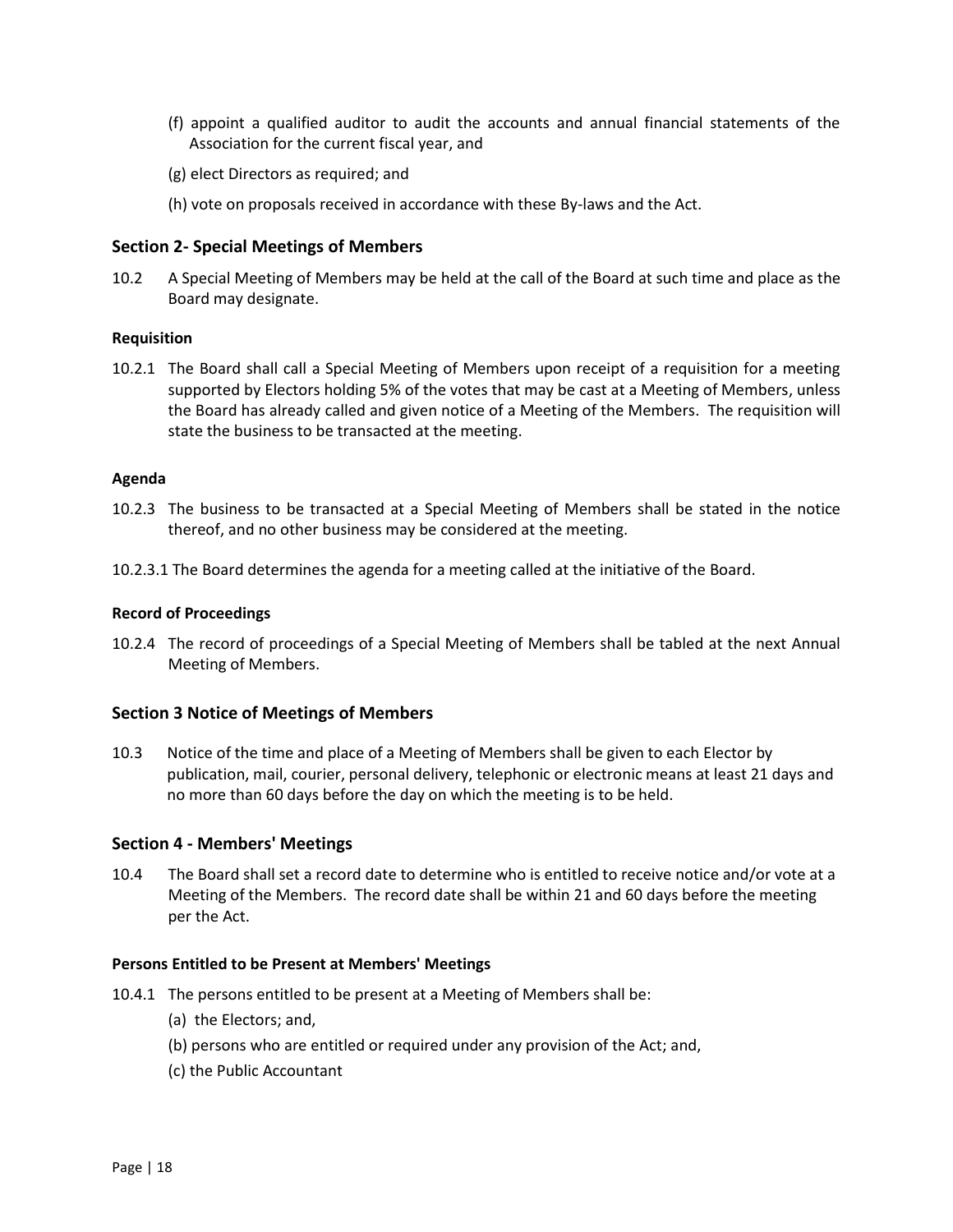## **Other Attendees**

10.4.2 Other attendees may be invited as deemed appropriate by the Board.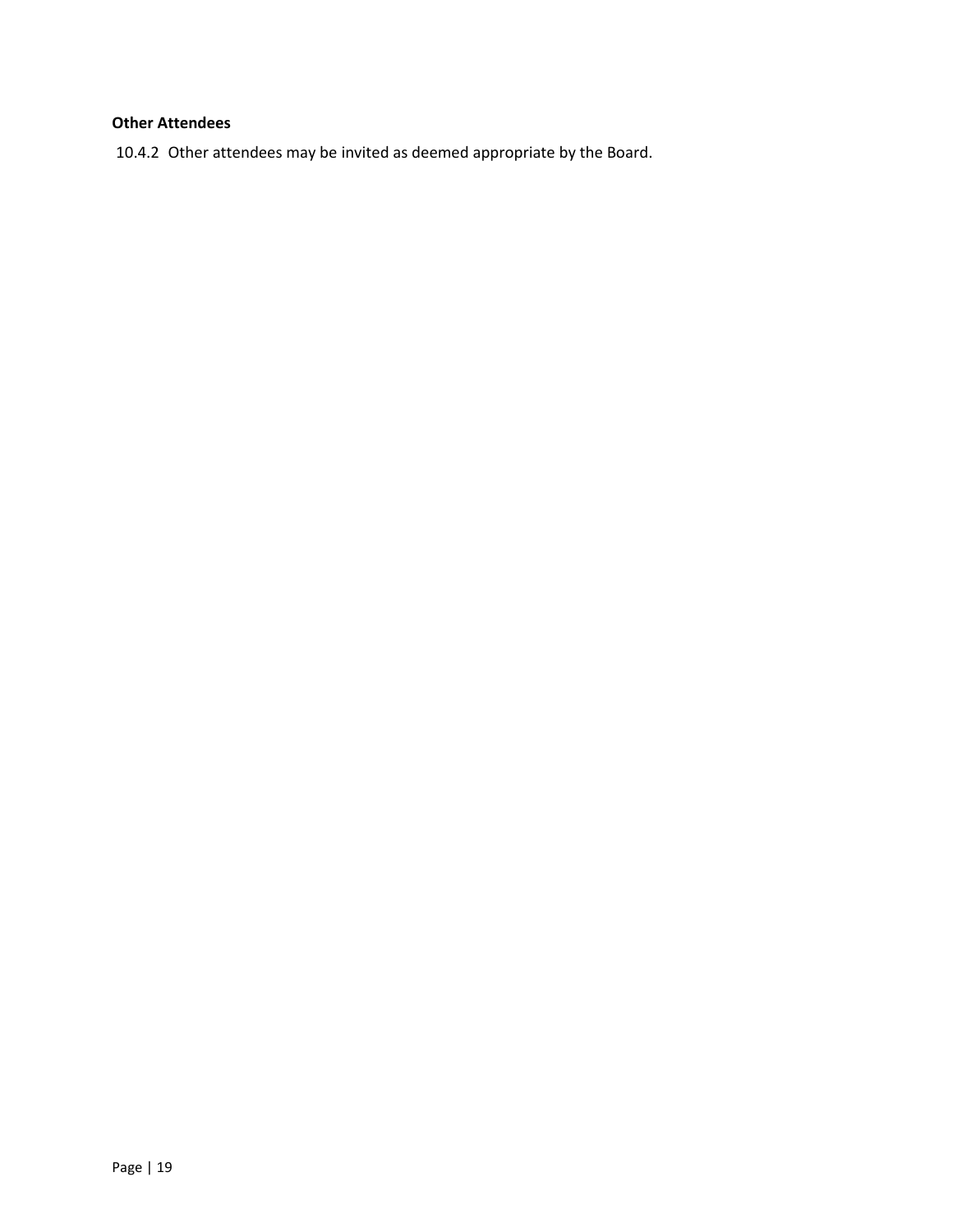#### **Quorum**

10.4.3 At any Meeting of Members, the presence of Electors holding 50% + 1 of the votes that may be cast at the meeting shall constitute a quorum. If a quorum is present at the opening of a Meeting of Members, the Members present may proceed with the business of the meeting even if a quorum is not present throughout the meeting.

#### **Participation by Electronic Means at Members' Meetings**

- 10.4.4 Participation at Meetings of Members may be by telephonic, electronic, or other communication method as determined by the Board.
- 10.4.4.1A person participating in a meeting by such means is deemed to be present at the meeting. Notwithstanding any other provision of this By-law, any person participating in a Meeting of Members pursuant to this section who is entitled to vote at that meeting may vote, in accordance with the Act, by means of any telephonic, electronic or other communication facility that the Association has made available for that purpose.
- 10.4.4.2 If the Directors or Members of the Association call a Meeting of Members, the Board may determine that the meeting shall be held entirely by means of a telephonic, electronic, or other communication facility that permits all participants to communicate adequately with each other during the meeting.

#### **Proxies**

#### **Absent Branch President**

10.4.5 If a Branch President is unable to attend an Annual or Special Meeting of Members, the Branch President may appoint a proxy holder to attend and act at the meeting in the manner and to the extent authorized by the proxy and with the authority conferred by it subject to the requirements set out in the Act. The proxy holder is to be a Member of the Association.

#### **Notice**

10.4.6 A Branch President who is unable to attend an Annual or Special Meeting of Members shall notify the Chief Executive Officer of the proxy in the form designated by the Association.

#### **Section 5 – Decision-Making**

#### **Proposals – Fundamental Changes**

- 10.5 Any Member may submit, for consideration at an Annual Meeting of Members, a proposal to amend the Association's articles or By-laws that, in accordance with the Act, must be approved by Special Resolution of the general membership. The originator of the proposal may attend the meeting to present the proposal.
- 10.5.1 Where a proposal requires a vote of the general membership, notice of the proposal, the ballot form, and voting instructions shall be included and/or published with the notice of meeting and made available to all Members.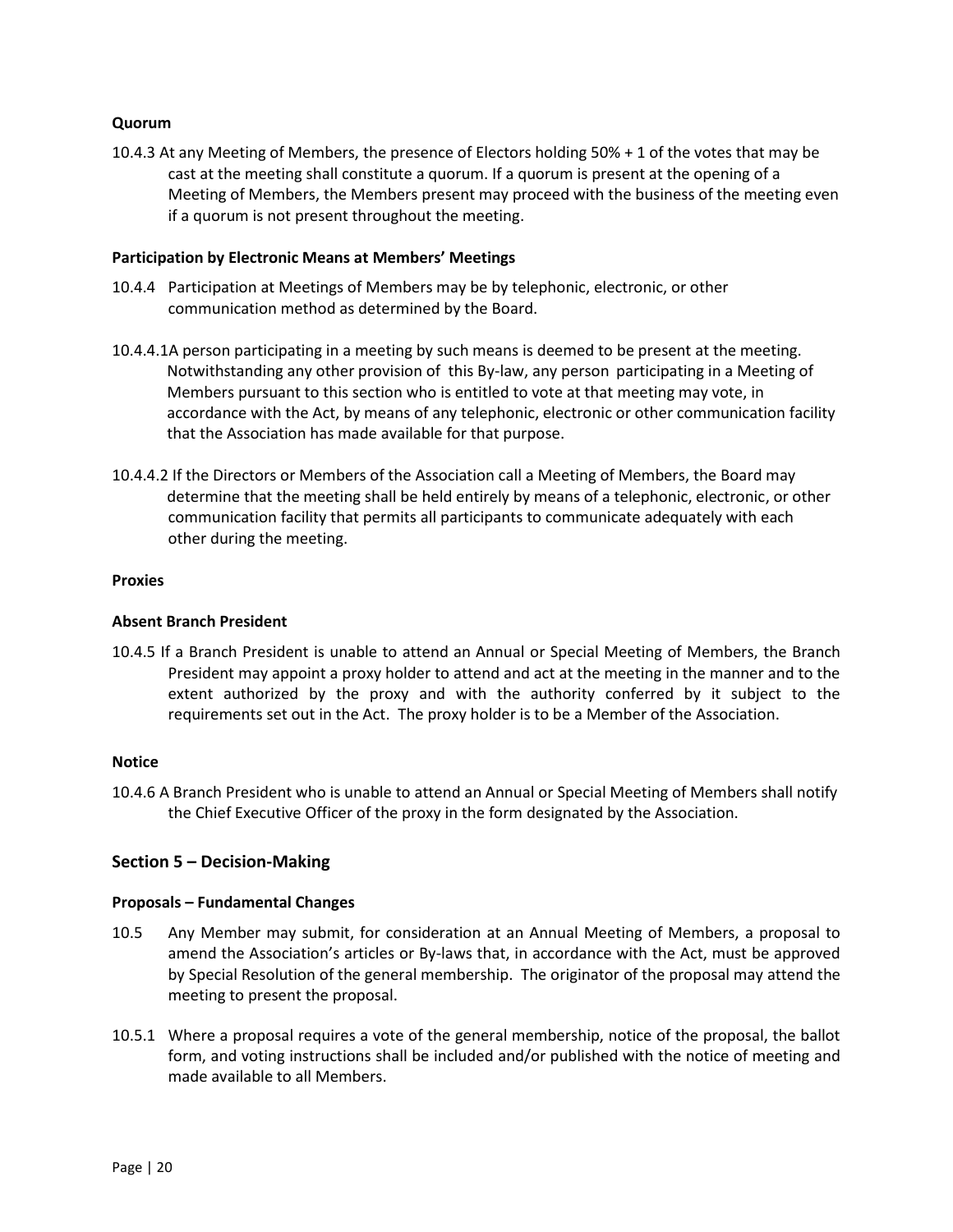- 10.5.2 A proposal that requires a vote of the general membership may not be amended after notice of the proposal has been published and made available to all Members.
- 10.5.3 The originator will bear the cost, paid in advance, of including the proposal and supporting documentation in the notice of meeting, unless the proposal has the prior endorsement of the originator's Branch, or the Board of Directors.
- 10.5.3.1 If the proposal is subsequently approved by a vote of the Electors or by a ballot of the general membership, the cost for including the proposal in the notice shall be refunded.

#### **Endorsement of the Board**

10.5.4 A proposal has the endorsement of the Board if it has been approved for submission to the Annual Meeting of Members by Ordinary Resolution of the Board.

#### **Endorsement of a Branch**

10.5.5 A proposal has the endorsement of a Branch if it has been approved for submission to the Annual Meeting of Members by Ordinary Resolution of the board or executive of the Branch, or by Ordinary Resolution at an Annual Meeting or a Special Meeting of the Branch, and has been signed by the President and one other Member of the board or executive of the Branch.

#### **Proposals – Approval Requirements**

- 10.5.6 Proposals for fundamental changes (as defined in the Act) require 2/3 majority of votes cast (or 2/3 votes cast by each class, if applicable) to pass.
- 10.5.6.1 All other proposals or motions, including non-fundamental By-law changes require 50% +1 of votes cast to pass.

#### **Section 6 – Procedure**

#### **Rules of Order**

10.6 *Robert's Rules of Order Newly Revised* is the authority on meeting procedure to be followed at a Meeting of Members, unless the Electors approve the use of other rules of order.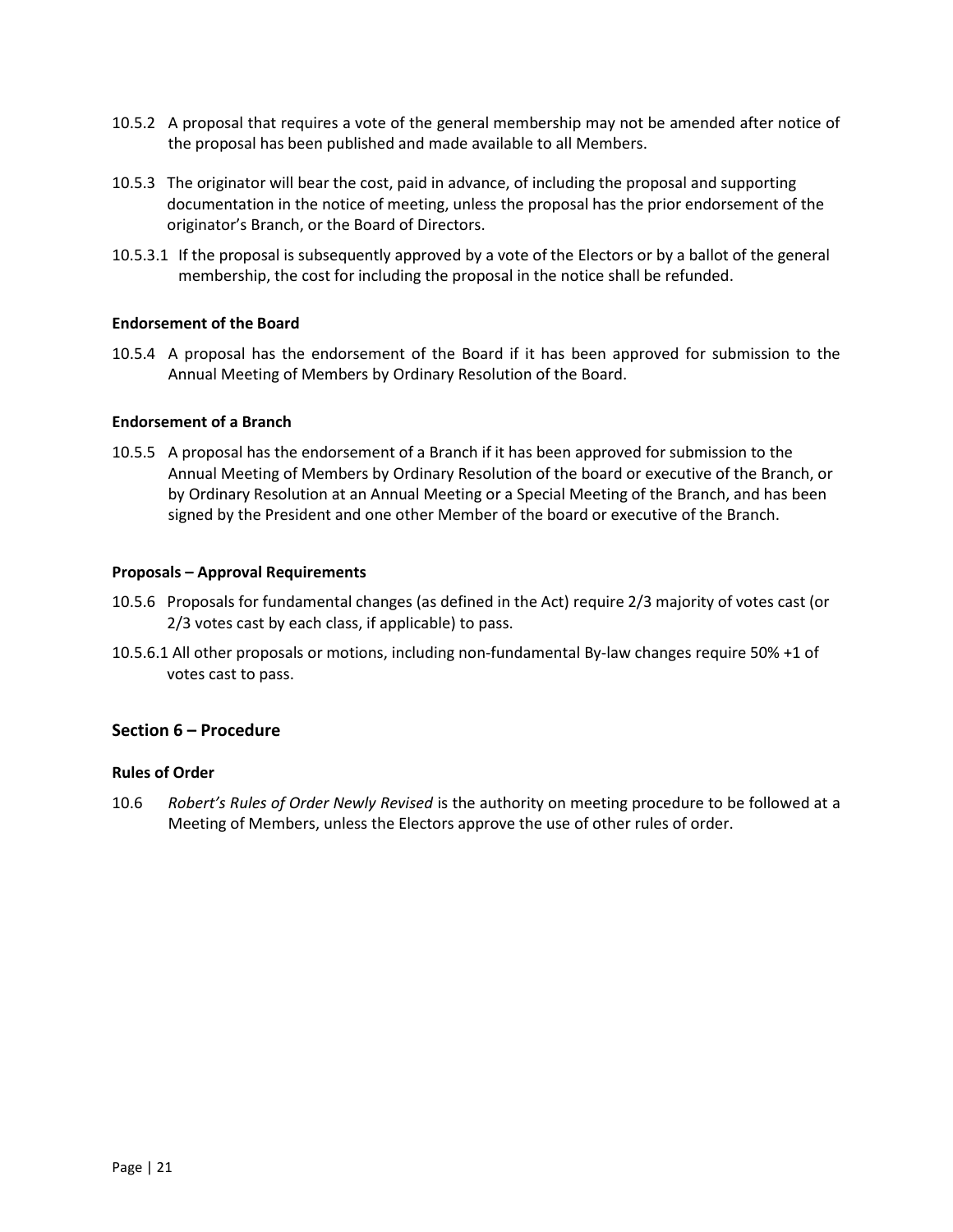## **PART XI – FINANCIAL ADMINISTRATION**

#### **Section 1 - Authority to Borrow**

#### **Power**

- 11.1 Subject to subsection 11.1.1, the Board may, from time to time
	- (a) borrow money on the credit of the Association;
	- (b) issue, reissue, sell, pledge or hypothecate debt obligations of the Association;
	- (c) give a guarantee on behalf of;
	- (d)mortgage, hypothecate, pledge or otherwise create a security interest in all or any property of the Association, owned or subsequently acquired, to secure any debt obligation of the Association.

#### **Requirement for Approval**

11.1.1 Action by the Board under subsection 11.1 must be authorized by a proposal recommended by the Board and approved by a Special Resolution at a Meeting of Members.

#### **Interpretation**

11.1.2 Nothing in this section limits or restricts the borrowing of money by the Association on bills of exchange or promissory notes, made, drawn, accepted or endorsed by or on behalf of the Association.

#### **Section 2 Defense of Benefits Emergency Reserve Fund**

#### **Duty to Maintain**

11.2 The Association shall maintain in the accounts of the Association a reserve fund, known as the Defense of Benefits Emergency Reserve Fund, withdrawals from which may be used only to protect or promote major pension or health care benefits.

#### **When Action Required**

11.2.1 Subject to section 11.2.4, a decision to protect or promote a major pension or health care benefit shall require a Special Resolution of the Board.

#### **Considerations**

- 11.2.2 In making its decision, the Board shall consider:
	- (a) the extent to which the interests of all Members of the Association are affected;
	- (b) the distribution of such effects among Members of the Association;
	- (c) the likelihood of achieving a result favourable to Members of the Association; and
	- (d) the expected cost of defending or promoting the pension or health care benefit.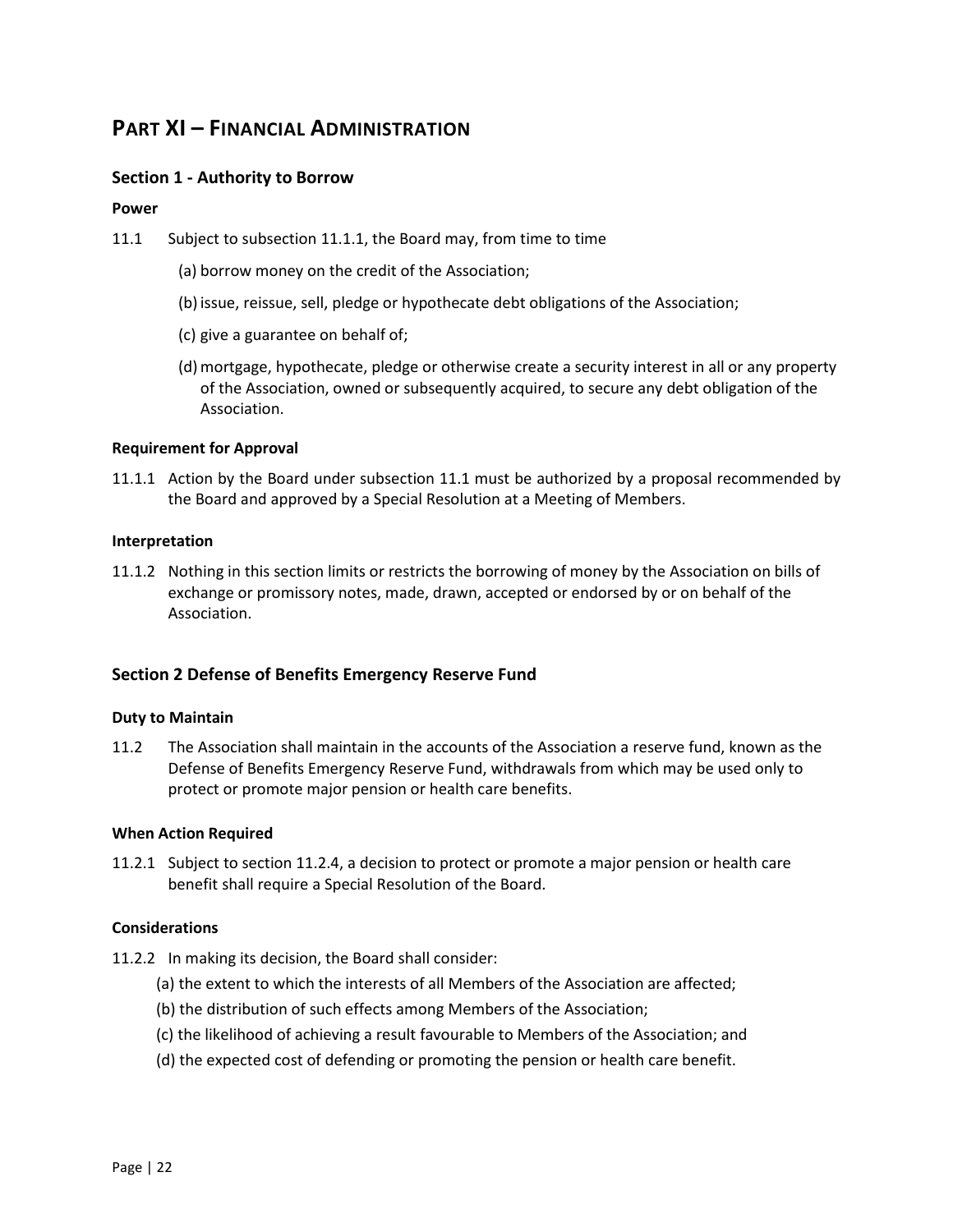#### **Maximum Amount**

11.2.3 The maximum amount to be held in the fund shall be determined by proposal of an Annual Meeting of Members on the recommendation of the Board.

#### **Authority of the Board**

11.2.4 The Board may authorize, by Special Resolution, the withdrawal of funds from the Defense of Benefits Emergency Reserve Fund up to a maximum amount as determined by resolution at a Meeting of Members.

#### **Authority of Meeting of Members**

11.2.5 If an amount in excess of the pre-determined maximum is required in a fiscal year, the Electors may, at an Annual or Special Meeting of Members, on the recommendation of the Board, authorize, by Special Resolution, the withdrawal of an amount in excess of the predetermined maximum from the Defense of Benefits Emergency Reserve Fund.

#### **Section 3 – Banking**

#### **Banking Business**

11.3 The banking business of the Association shall be transacted at a bank, trust company or other firm or corporation carrying on a banking business in Canada or elsewhere as the Board may designate, appoint, or authorize by resolution.

#### **Transactions**

11.3.1 The banking business or any part of it shall be transacted by an Officer or Officers of the Association and/or other persons as the Board may by resolution designate, direct, or authorize.

#### **Section 4 - Remuneration**

- 11.4 No Member elected to the office of Director or elected or appointed to serve the Association in any capacity shall receive remuneration.
- 11.4.1 This does not preclude a Member from entering into a specific services contract with the Association provided there is no conflict of interest.

#### **Expenses**

11.4.2 A Member shall be reimbursed expenses necessarily and reasonably incurred in the conduct of the affairs of the Association at the rates established by the Board.

#### **Section 5 – Signature and Certification of Documents**

#### **Signature**

- 11.5 Deeds, transfers, assignments, contracts, obligations and other instruments in writing requiring execution by the Association may be signed by any two of the:
	- (a) Chief Executive Officer, the President, or the Vice-President; or
	- (b) any other person specified by a motion of the Board.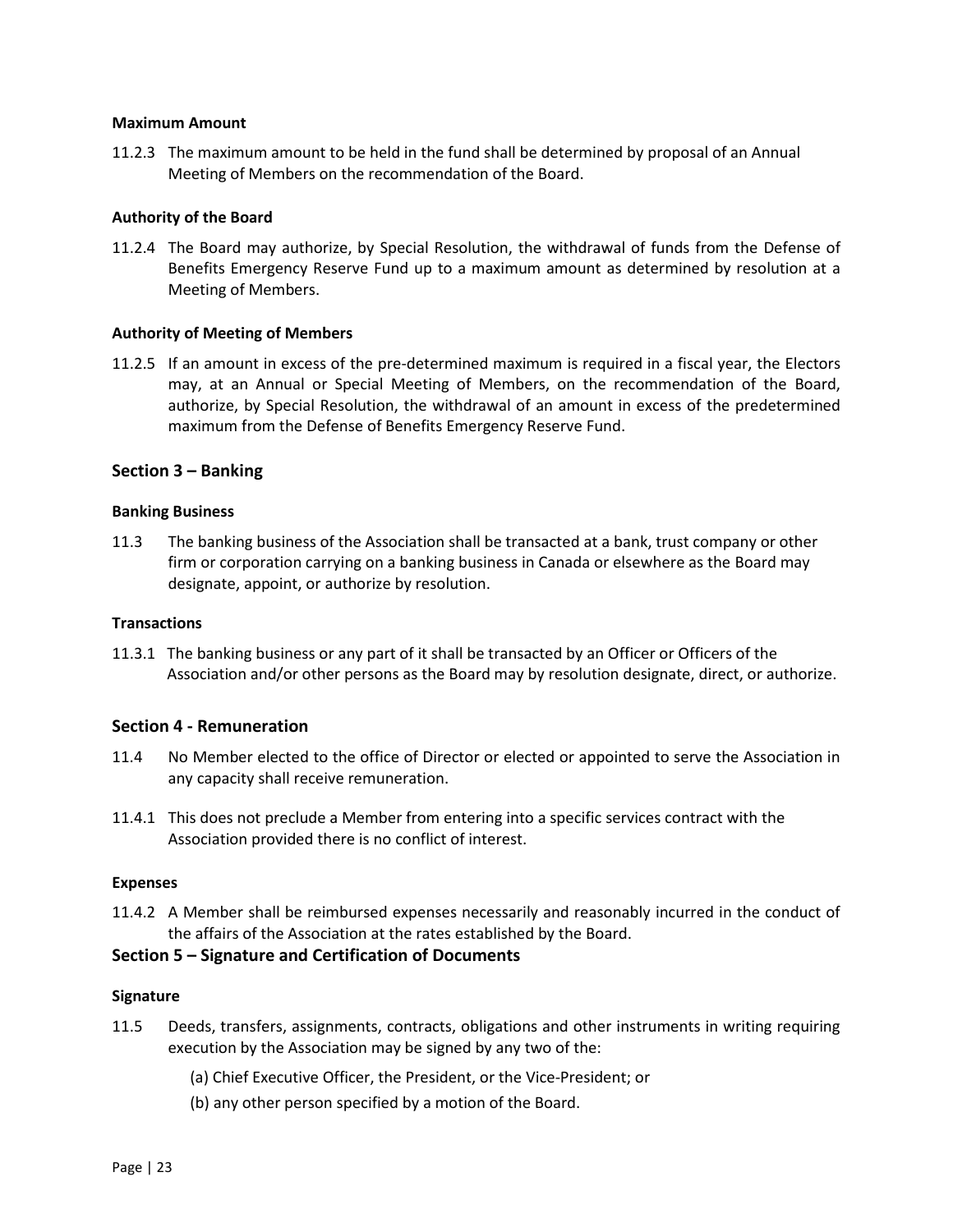11.5.1 Any person authorized to sign any document may affix the corporate seal (if any) to the document. Any signing officer may certify a copy of any instrument, resolution, By-law or other document of the Association to be a true copy thereof.

#### **Binding Effect**

11.5.2 A document signed in accordance with section 11.5 is binding upon the Association without further authorization or formality.

#### **Section 6 – Indemnification and Insurance**

#### **Indemnification**

- 11.6 Every Director or Officer of the Association or other person who has undertaken or is about to undertake any liability on behalf of the Association or any corporation controlled by it, and their heirs, executors and administrators, and estate and effects, respectively, shall, so long as they have acted honestly and in good faith, and at all times be indemnified and saved harmless out of the funds of the Association from and against:
	- (a) all costs, charges and expenses which such a person sustains or incurs as a result of going about their duties or in or about any action, suit or proceeding which is brought, commenced or prosecuted against such a person, or in respect of any act, deed, matter or thing whatsoever, made, done or permitted by such a person, in or about the execution of the duties of such a person's office or in respect of any such liability; and
	- (b) all other costs, charges and expenses which a person sustains or incurs in or about or in relation to the affairs thereof, except such costs, charges or expenses as are occasioned by such a person's own willful neglect or default.
- 11.6.1 In the event an individual requests the advance of funds in order to defend an action, claim, suit or proceeding referenced this Article, the Board may approve such advance.

#### **Insurance**

11.6.2 The Association may purchase and maintain insurance for the benefit of any Member acting on behalf of the Association in the capacity of a Director, Officer, or agent of the Association against any liability incurred by such person.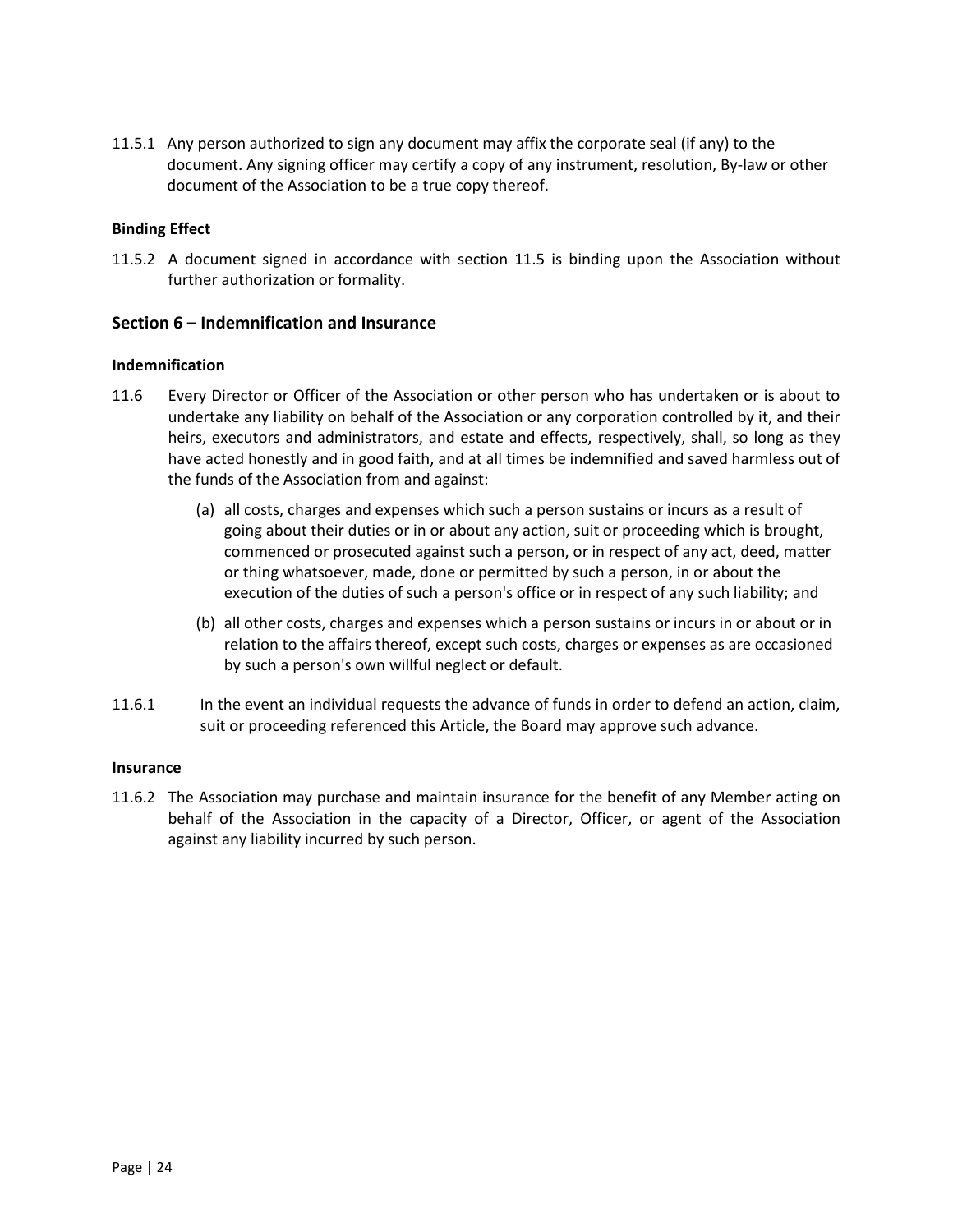#### **Conditions**

11.6.3 In order to be eligible for indemnification in accordance with the foregoing, the individual seeking indemnification must have acted honestly and in good faith with a view to the best interests of the Association, and, in the case of a criminal or administrative action or proceeding that is enforced by a monetary penalty, must have had reasonable grounds for believing that the conduct was lawful and in accordance with their prescribed authority.

## **PART XII – ANNUAL FINANCIAL STATEMENTS**

- 12.1 The Association's approved financial statements will be made available to Members.
- 12.2 The Association may, instead of sending copies of the annual financial statements and other documents referred to in subsection 172(1) of the Act to the Members, publish a notice to its Members stating that the annual financial statements and documents provided in subsection 172(1) are available at the registered office of the Association and any Member may, on request, obtain a copy free of charge at the registered office or by prepaid mail. If a member so requests, the Association will provide a copy of the financial statements electronically.
- 12.3 Branches will submit reviewed financial accounts, in the format prescribed, no later than the  $15<sup>th</sup>$  of May following the fiscal year end.

## **PART XIII - INVALIDITY OF ANY PROVISIONS OF THESE BY-LAWS**

13.1 The invalidity or unenforceability of any provision of these By-laws shall not affect the validity or enforceability of the remaining provisions of this By-law.

## **PART XIV - NOTICE**

- 14.1 Any notice (which term includes, without limitation, any communication or document or other information) to be given (which term includes, without limitation, sent, delivered, received or served) pursuant to the Act, the Articles, the By-laws or otherwise to a Member, Director, Officer or member of a committee of the Board or to the public accountant shall be sufficiently given:
	- (a) if delivered personally to the person to whom it is to be given or if delivered to such person's address as shown in the records of the Association or in the case of notice to a Director to the latest address as shown in the last notice that was sent by the Association in accordance with the Act;
	- (b) if mailed to such person at such person's recorded address by prepaid ordinary or air mail;
	- (c) if sent to such person by telephonic, electronic or other communication facility such person's recorded address for that purpose; or
	- (d) if provided in the form of an electronic document in accordance with the Act.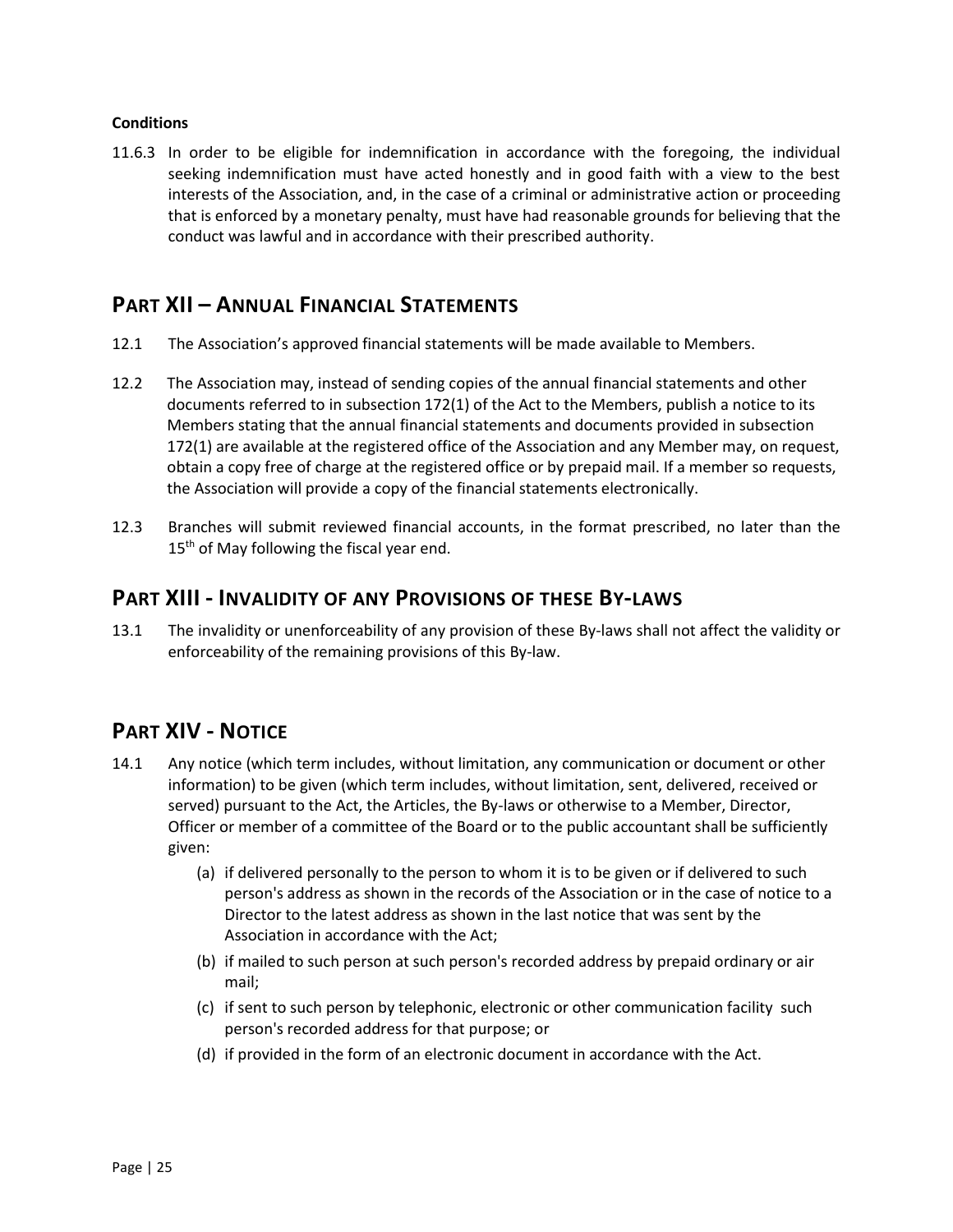- 14.1.1 A notice so delivered shall be deemed to have been given when it is delivered personally or to the recorded address as aforesaid; a notice so mailed shall be deemed to have been given when deposited in a post office or public letter box; and a notice so sent by any means of transmitted or recorded communication shall be deemed to have been given when dispatched or delivered to the appropriate communication company or agency or its representative for dispatch.
- 14.1.2 The Chief Executive Officer may change or cause to be changed the recorded address of any Member, Director, Officer, public accountant, or member of a committee of the Board in accordance with any information believed by the Chief Executive Officer to be reliable. The declaration by the Chief Executive Officer that notice has been given pursuant to this By-law shall be sufficient and conclusive evidence of the giving of such notice. The signature of any Director or Officer of the Association to any notice or other document to be given by the Association may be written, stamped, type-written or printed or partly written, stamped, typewritten or printed.

#### **Omissions**

14.2 The accidental omission to give any notice to any Member, Director, Officer, member of a committee of the Board, or public accountant, or the non-receipt of any notice by any such person where the Association has provided notice in accordance with the By-laws or any error in any notice not affecting its substance, shall not invalidate any action taken at any meeting to which the notice pertained or otherwise founded on such notice.

## **PART XV - BY-LAWS, REGULATIONS AND EFFECTIVE DATE**

#### **Section 1 - Proposal to amend By-laws**

- 15.1 A proposal to amend these By-laws requires approval by Ordinary Resolution by the Electors at an Annual Meeting of Members, unless:
	- (a) the proposal is such that a vote of the general membership is required;
	- (b) the By-laws or the Act require approval by Special Resolution.
- 15.1.1 Subject to the Act and the Association's Articles, the Board may, make, amend or repeal any Bylaw that regulates the activities or affairs of the Association. Any such By-law amendment or repeal shall be effective from the date of the decision of the Board until the next Meeting of Members where it may be confirmed, rejected, or amended by the Members by Ordinary Resolution.
- 15.1.2 If the By-law, amendment, or repeal is confirmed or confirmed as amended by the Members it remains effective in the form in which it was confirmed.
- 15.1.3 The By-law, amendment, or repeal ceases to have effect if it is not submitted to the Members at the next Meeting of Members or if it is rejected by the Members at the meeting.
- 15.1.4 This section does not apply to a By-law, repeal, or amendment of a By-law that requires a vote of the general membership under the Act.